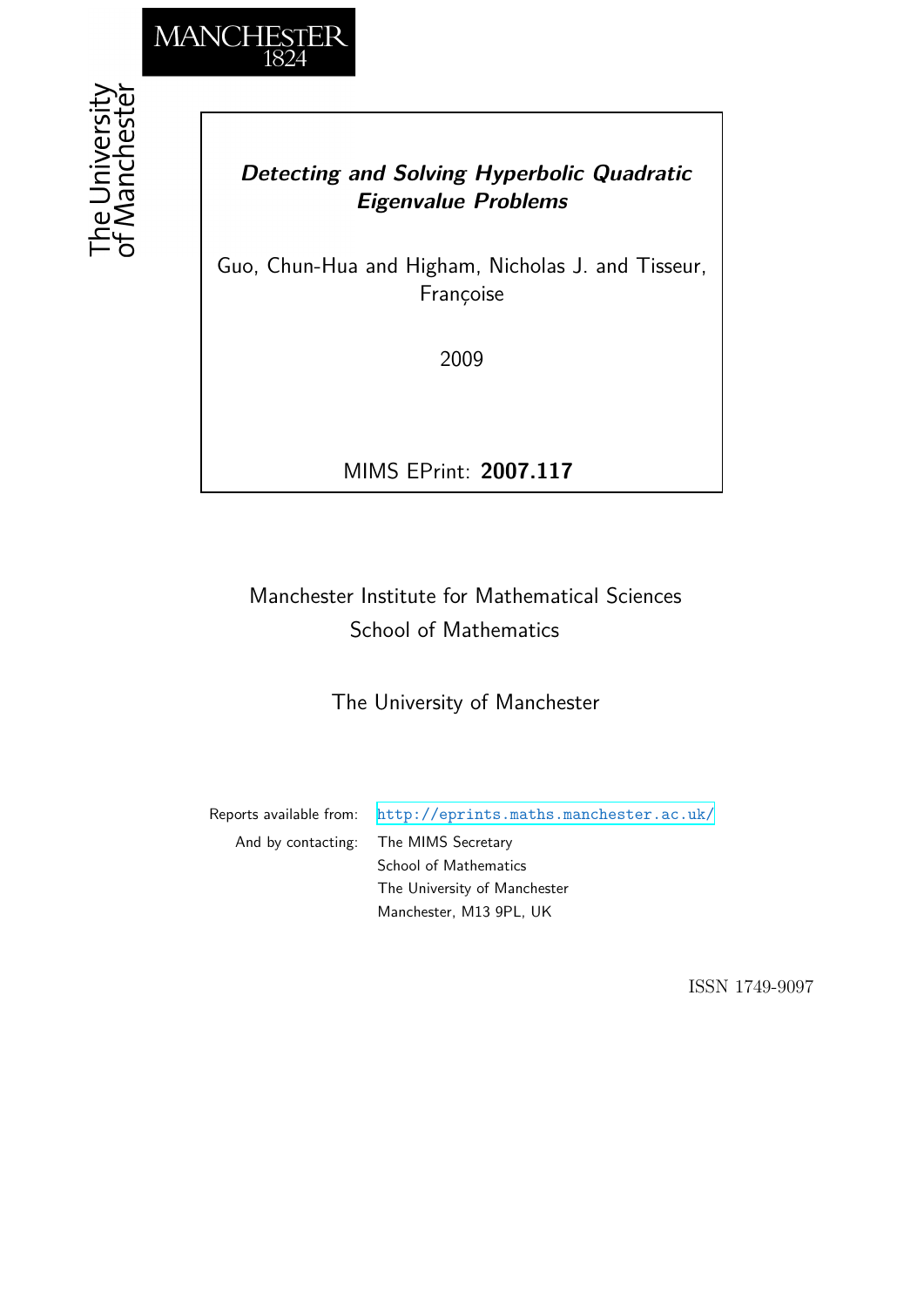## **DETECTING AND SOLVING HYPERBOLIC QUADRATIC EIGENVALUE PROBLEMS**∗

CHUN-HUA GUO<sup>†</sup>, NICHOLAS J. HIGHAM<sup>‡</sup>, AND FRANÇOISE TISSEUR<sup>‡</sup>

**Abstract.** Hyperbolic quadratic matrix polynomials  $Q(\lambda) = \lambda^2 A + \lambda B + C$  are an important class of Hermitian matrix polynomials with real eigenvalues, among which the overdamped quadratics are those with nonpositive eigenvalues. Neither the definition of overdamped nor any of the standard characterizations provides an efficient way to test if a given Q has this property. We show that a quadratically convergent matrix iteration based on cyclic reduction, previously studied by Guo and Lancaster, provides necessary and sufficient conditions for  $Q$  to be overdamped. For weakly overdamped Q the iteration is shown to be generically linearly convergent with constant at worst 1/2, which implies that the convergence of the iteration is reasonably fast in almost all cases of practical interest. We show that the matrix iteration can be implemented in such a way that when overdamping is detected a scalar  $\mu < 0$  is provided that lies in the gap between the n largest and n smallest eigenvalues of the  $n \times n$  quadratic eigenvalue problem (QEP)  $Q(\lambda)x = 0$ . Once such a  $\mu$  is known, the QEP can be solved by linearizing to a definite pencil that can be reduced, using already available Cholesky factorizations, to a standard Hermitian eigenproblem. By incorporating an initial preprocessing stage that shifts a hyperbolic  $Q$  so that it is overdamped, we obtain an efficient algorithm that identifies and solves a hyperbolic or overdamped QEP maintaining symmetry throughout and guaranteeing real computed eigenvalues.

**Key words.** quadratic eigenvalue problem, hyperbolic, overdamped, weakly overdamped, quadratic matrix polynomial, quadratic matrix equation, solvent, cyclic reduction, doubling algorithm

**AMS subject classifications.** 15A18, 15A24, 65F15, 65F30

**DOI.** 10.1137/070704058

**1. Introduction.** The quadratic eigenvalue problem (QEP) is to find scalars  $\lambda$ and nonzero vectors x and y satisfying  $Q(\lambda)x = 0$  and  $y^*Q(\lambda) = 0$ , where

(1.1) 
$$
Q(\lambda) = \lambda^2 A + \lambda B + C, \quad A, B, C \in \mathbb{C}^{n \times n}
$$

is a quadratic matrix polynomial. The vectors  $x$  and  $y$  are right and left eigenvectors, respectively, corresponding to the eigenvalue  $\lambda$ . The many applications of the QEP, as well as its theory and algorithms for solving it, are surveyed by Tisseur and Meerbergen [27].

Our interest in this work is in Hermitian quadratic matrix polynomials—those with Hermitian A, B, and C—and more specifically those that are *hyperbolic*. Hyperbolic quadratics, and the subclass of overdamped quadratics, are defined as follows. For Hermitian X and Y we write  $X>Y$  ( $X\geq Y$ ) if  $X-Y$  is positive definite (positive semidefinite).

<sup>∗</sup>Received by the editors October 1, 2007; accepted for publication (in revised form) by Q. Ye September 15, 2008; published electronically January 16, 2009.

http://www.siam.org/journals/simax/30-4/70405.html

<sup>†</sup>Department of Mathematics and Statistics, University of Regina, Regina, SK S4S 0A2, Canada (chguo@math.uregina.ca, http://www.math.uregina.ca/˜chguo/). The research of this author was supported in part by a grant from the Natural Sciences and Engineering Research Council of Canada.

<sup>‡</sup>School of Mathematics, The University of Manchester, Manchester, M13 9PL, UK (higham@ ma.man.ac.uk, http://www.ma.man.ac.uk/˜higham/, ftisseur@ma.man.ac.uk, http://www.ma.man. ac.uk/˜ftisseur/). The work of both authors was supported by Engineering and Physical Sciences Research Council grant EP/D079403. The second author's research was also supported by a Royal Society-Wolfson Research Merit Award.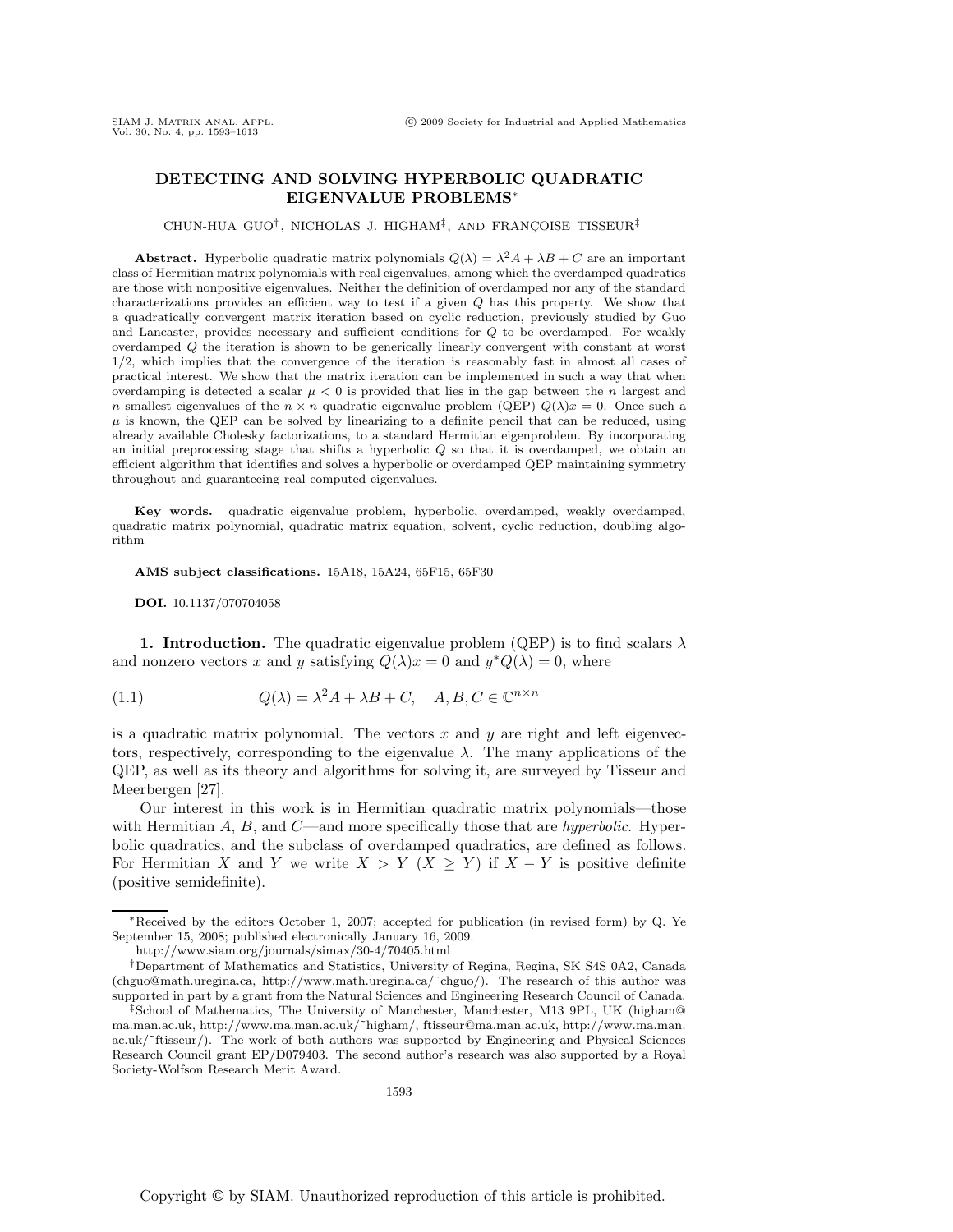DEFINITION 1.1.  $Q(\lambda)$  *is hyperbolic if* A, B, and C are Hermitian,  $A > 0$ , and

(1.2) 
$$
(x^*Bx)^2 > 4(x^*Ax)(x^*Cx) \text{ for all nonzero } x \in \mathbb{C}^n.
$$

DEFINITION 1.2.  $Q(\lambda)$  *is overdamped if it is hyperbolic with*  $B > 0$  *and*  $C \geq 0$ *.* Overdamped quadratics arise in overdamped systems in structural mechanics [22, section 7.6].

Any eigenpair of Q satisfies  $x^*Q(\lambda)x=0$  and hence

(1.3) 
$$
\lambda = \frac{-x^* B x \pm \sqrt{(x^* B x)^2 - 4(x^* A x)(x^* C x)}}{2 x^* A x}.
$$

Therefore the eigenvalues of a hyperbolic  $Q$  are real and those of an overdamped  $Q$ are real and nonpositive. Both classes of quadratics have other important spectral properties, which we summarize in section 2.

We have two aims. The first is to devise an efficient and reliable numerical test for hyperbolicity or overdamping of a given Hermitian quadratic. The second aim is to build upon an affirmative test result an efficient algorithm for solving the QEP that exploits hyperbolicity and in particular that guarantees real computed eigenvalues in floating point arithmetic.

Part of the motivation for testing overdamping concerns the stability of gyroscopic systems. It is known that a gyroscopic system  $G(\lambda) = \lambda^2 A_g + \lambda B_g + C_g$ with  $A_g, C_g > 0$  and  $B_g$  Hermitian indefinite and nonsingular is stable whenever the quadratic  $Q_g(\lambda) = \lambda^2 A_g + \lambda |B_g| + C_g$  is overdamped [9]. Here  $|B_g|$  is the Hermitian positive definite square root of  $B_g^2$  (i.e., the Hermitian polar factor of the Hermitian matrix  $B \setminus [12]$ matrix  $B_q$ ) [12].

Checking the hyperbolicity condition  $(1.2)$  is a nontrivial task, and plausible sufficient conditions for hyperbolicity may be incorrect. For example, it is claimed in [21] that when  $A = I$ ,  $B > 0$ , and  $C \geq 0$ , Q is hyperbolic if  $B > 2C^{1/2}$ . That this claim is false has been shown by Barkwell and Lancaster [1].

Guo and Lancaster [9] propose testing overdamping by using a matrix iteration based on cyclic reduction to compute two solvents (solutions) of the quadratic matrix equation

(1.4) 
$$
Q(X) = AX^2 + BX + C = 0
$$

and then computing an extremal eigenvalue of each solvent. A definiteness test on Q evaluated at the average of the two extremal eigenvalues finally determines whether Q is overdamped. We show that the same iteration can be used to test overdamping in a much more efficient way that does not necessarily require the iteration to be run to convergence, even for a positive test result. Our test is based on a more complete understanding of the behavior of the matrix iteration, developed in section 3.

In section 4 we extend the convergence analysis to weakly overdamped quadratics, for which the strict inequality in (1.2) is replaced by a weak inequality  $(\geq)$ . The key idea is to use an interpretation of the matrix iteration as a doubling algorithm. We show that for weakly overdamped  $Q$  with equality in (1.2) for some nonzero  $x$ , the iteration is linearly convergent with constant at worst 1/2 in the generic case. A reasonable speed of convergence can therefore be expected in almost all practically important cases.

In section 5 we turn to algorithmic matters. We first show how a hyperbolic Q can be shifted to make it overdamped. Then we specify our test for overdamping, which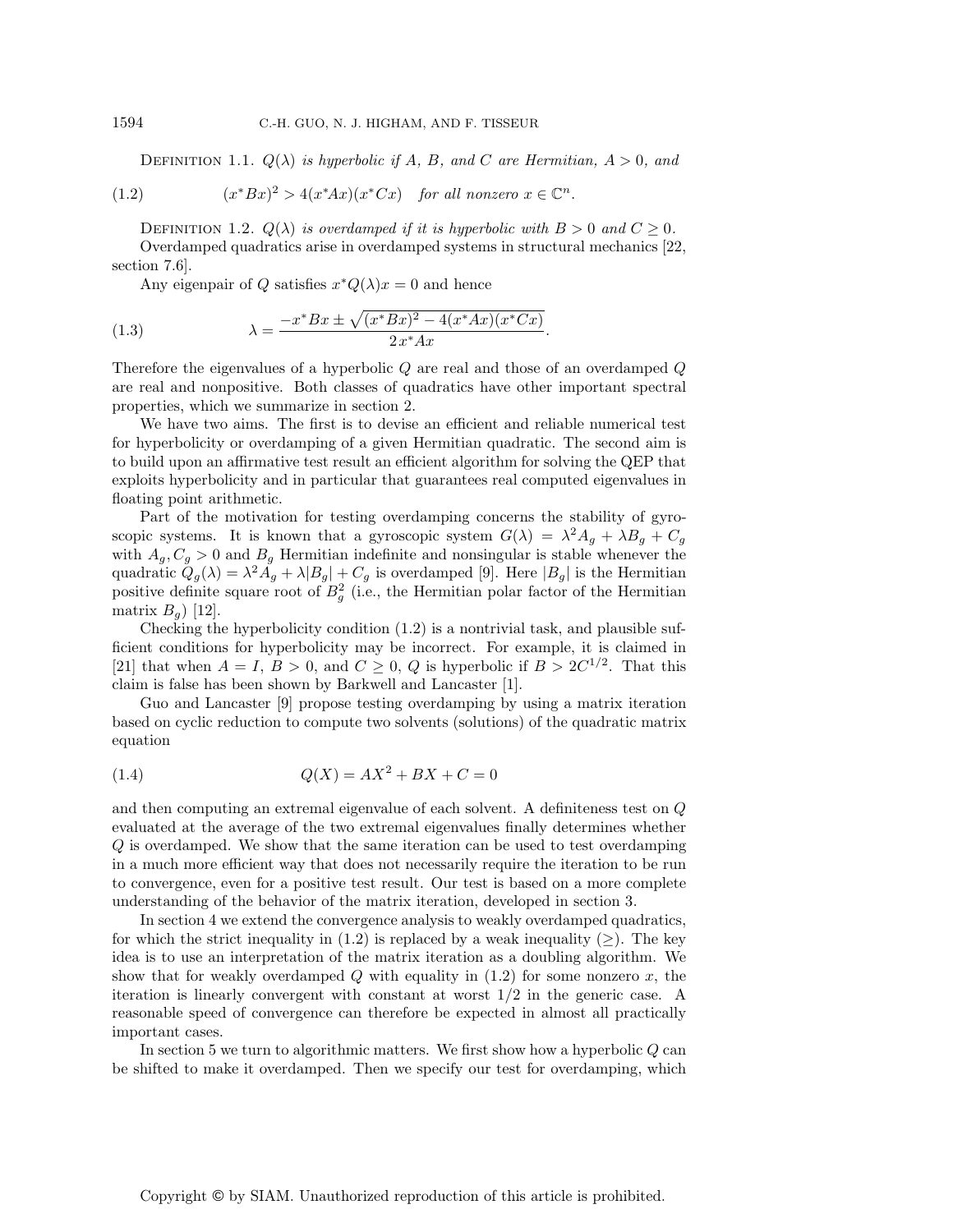requires only the building blocks of Cholesky factorization, matrix multiplication, and the solution of triangular systems. We then show how after a successful test the eigensystem of an overdamped Q can be efficiently computed in a way that exploits the symmetry and definiteness and guarantees real computed eigenvalues.

Veselić [28] and Higham, Tisseur, and Van Dooren [19] have previously shown that every hyperbolic quadratic can be reformulated as a definite pencil  $L(\lambda) = \lambda X + Y$  of twice the dimension, and this connection is explored in detail and in more generality by Higham, Mackey, and Tisseur [16]. However, the algorithm developed here is the first practical procedure for arranging that  $X$  or  $Y$  is a definite matrix and hence allowing symmetry and definiteness to be fully exploited.

Section 6 concludes the paper with a numerical experiment that provides further insight into the theory and algorithms.

**2. Preliminaries.** We first recall the definition of a definite pencil.

DEFINITION 2.1. *A Hermitian pencil*  $L(\lambda) = \lambda X + Y$  *is definite* (*or, equivalently, the matrices* X, Y *form a definite pair*) *if*  $(z^*Xz)^2 + (z^*Yz)^2 > 0$  *for all nonzero*  $z \in \mathbb{C}^n$ .

Definite pairs have the desirable properties that they are simultaneously diagonalizable under congruence and, in the associated eigenproblem  $L(\lambda)x = 0$ , the eigenvalues are real and semisimple.<sup>1</sup>

The next result gives three conditions each equivalent to the condition (1.2) in the definition of hyperbolic quadratic.

THEOREM 2.2. Let the  $n \times n$  *quadratic*  $Q(\lambda) = \lambda^2 A + \lambda B + C$  be Hermitian with  $A > 0$  *and let* 

(2.1) 
$$
\gamma = \min_{\|x\|_2 = 1} [(x^* B x)^2 - 4(x^* A x)(x^* C x)].
$$

*The following statements are equivalent:*

(a) Q *is hyperbolic.*

(b)  $\gamma > 0$ .

(c)  $x^*Q(\lambda)x = 0$  *has two distinct real zeros for all nonzero*  $x \in \mathbb{C}^n$ .

(d)  $Q(\mu) < 0$  *for some*  $\mu \in \mathbb{R}$ *.* 

*Proof.* (a)  $\Leftrightarrow$  (b)  $\Leftrightarrow$  (c) is immediate. (c)  $\Leftrightarrow$  (d) follows from Markus [25, Lemma 31.15].  $\Box$ 

Hyperbolic quadratics have many interesting properties [25, section 31].

THEOREM 2.3. Let the  $n \times n$  quadratic  $Q(\lambda) = \lambda^2 A + \lambda B + C$  be hyperbolic.

(a) *The* 2n *eigenvalues of*  $Q(\lambda)$  *are all real and semisimple.* 

(b) *There is a gap between the* n *largest and* n *smallest eigenvalues, that is, the eigenvalues can be ordered*  $\lambda_1 \geq \cdots \geq \lambda_n > \lambda_{n+1} \geq \cdots \geq \lambda_{2n}$ .

(c)  $Q(\mu) < 0$  *for all*  $\mu \in (\lambda_{n+1}, \lambda_n)$  *and*  $Q(\mu) > 0$  *for all*  $\mu \in (-\infty, \lambda_{2n}) \cup (\lambda_1, \infty)$ *.* 

(d) *There are* n *linearly independent eigenvectors associated with the* n *largest eigenvalues and likewise for the* n *smallest eigenvalues.*

(e) The quadratic matrix equation  $Q(X)=0$  in (1.4) has a solvent  $S^{(1)}$  with *eigenvalues*  $\lambda_1, \ldots, \lambda_n$  *and a solvent*  $S^{(2)}$  *with eigenvalues*  $\lambda_{n+1}, \ldots, \lambda_{2n}$ *. Moreover,* 

$$
Q(\lambda) = (\lambda I - S^{(2)^*})A(\lambda I - S^{(1)}) = (\lambda I - S^{(1)^*})A(\lambda I - S^{(2)}).
$$

The *n* largest eigenvalues of a hyperbolic quadratic are called the primary eigenvalues and the n smallest eigenvalues are the secondary eigenvalues. The solvents

<sup>&</sup>lt;sup>1</sup>An eigenvalue of a matrix polynomial  $P(\lambda) = \sum_{k=0}^{\ell} \lambda^k P_k$  is semisimple if it appears only in  $1 \times 1$  Jordan blocks in a Jordan triple for  $P$  [7].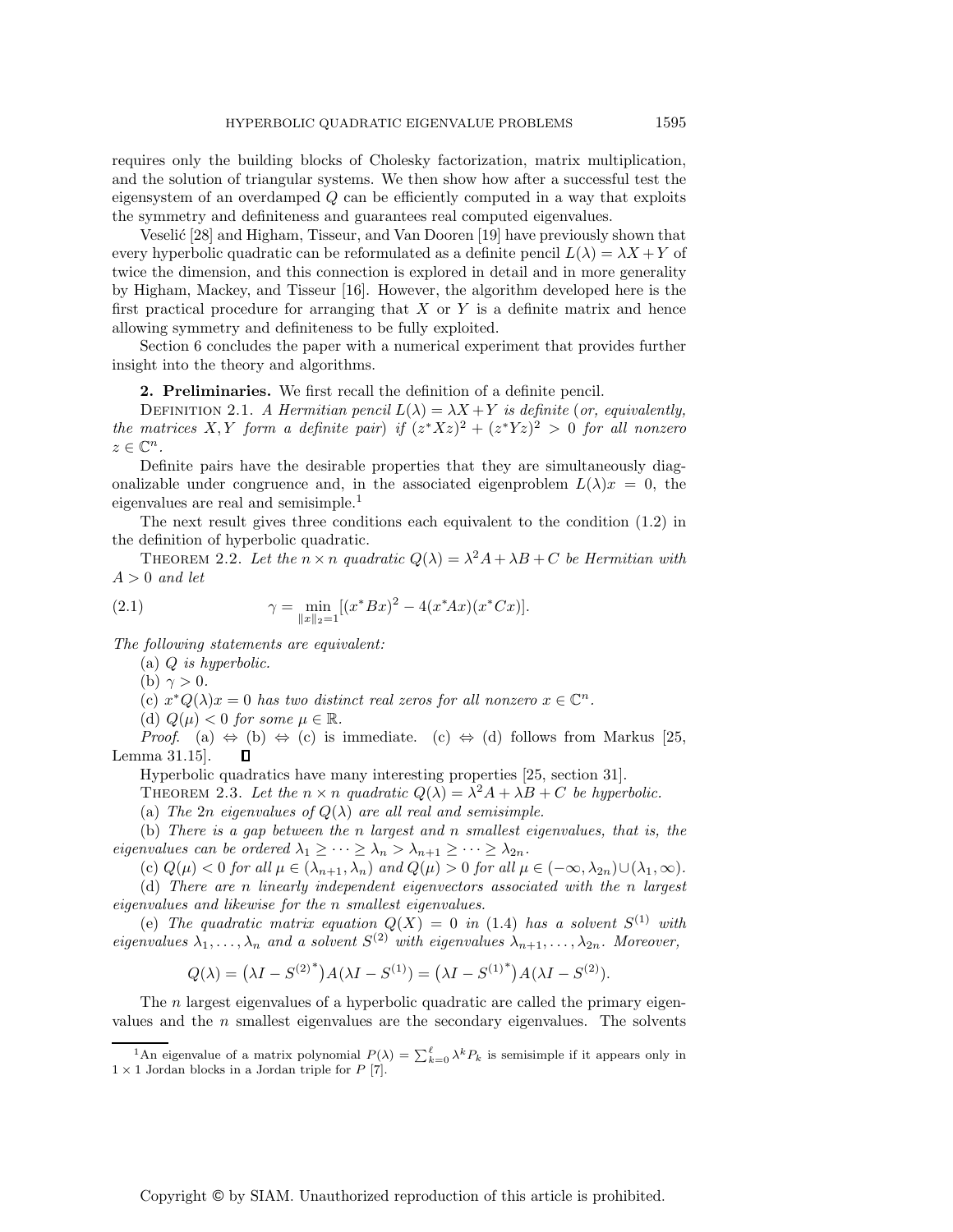$S^{(1)}$  and  $S^{(2)}$  having as their eigenvalues the primary eigenvalues and the secondary eigenvalues, respectively, are referred to as the *primary* and *secondary solvents*.

Hyperbolicity can also be defined for matrix polynomials  $P$  of arbitrary degree [25, section 31]. The notion has recently been extended in [16] by replacing the assumption of a positive definite leading coefficient matrix with  $P(\omega) > 0$  for some  $\omega \in \mathbb{R} \cup \{\infty\}.$ 

The next result gives some characterizations of an overdamped quadratic. First, we need a simple lemma.

LEMMA 2.4. Let  $Q(\lambda) = \lambda^2 A + \lambda B + C$  be Hermitian and let  $\mu > 0$ . Then  $Q(-\mu) < 0$  if and only if  $B > \mu A + \mu^{-1}C$ .

*Proof.* The proof is immediate from  $Q(-\mu) = \mu^2 A - \mu B + C < 0 \Leftrightarrow \mu A - B + \mu^{-1}C$  $< 0.$  $\Box$ 

THEOREM 2.5. Let  $Q(\lambda) = \lambda^2 A + \lambda B + C$  be Hermitian with  $A > 0$ . Then the *following statements are equivalent:*

(a)  $Q(\lambda)$  *is overdamped.* 

(b)  $Q(\lambda)$  *is hyperbolic and all of its eigenvalues are real and nonpositive.* 

(c)  $B > 0$ ,  $C \ge 0$ , and  $B > \mu A + \mu^{-1}C$  for some  $\mu > 0$ .

*Proof.* (a)  $\Leftrightarrow$  (b) is proved in [9, Theorem 5]. (b)  $\Rightarrow$  (c): By Theorem 2.3(c),  $Q(\tilde{\mu})$  < 0 for some  $\tilde{\mu}$  < 0; (c) follows on invoking Lemma 2.4. (c)  $\Rightarrow$  (a): B >  $\mu A + \mu^{-1}C$  with  $\mu > 0$  implies  $Q(-\mu) < 0$  by Lemma 2.4, which implies Q is hyperbolic by Theorem 2.2(d) and hence overdamped since  $B > 0$  and  $C \geq 0$ .  $\Box$ 

It follows from (b) in Theorem 2.5 that if we know an upper bound, say,  $\theta$ , on the largest eigenvalue  $\lambda_1$  of a hyperbolic quadratic Q then, with  $\lambda = \mu + \theta$ , the quadratic  $Q_{\theta}$  defined by

(2.2) 
$$
Q(\lambda) = Q(\mu + \theta) = \mu^2 A + \mu (B + 2\theta A) + C + \theta B + \theta^2 A
$$

$$
= \mu^2 A_{\theta} + \mu B_{\theta} + C_{\theta}
$$

$$
=: Q_{\theta}(\mu)
$$

is overdamped. Thus any hyperbolic quadratic can be transformed into an overdamped quadratic by an appropriate shifting of the eigenvalues. Hence for the purposes of testing hyperbolicity and overdamping it suffices to consider overdamping. We make this restriction in the next two sections and consider in section 5 how to implement the shifting in practice.

**3. An iteration for testing overdamping.** Suppose we have a Hermitian quadratic  $Q(\lambda) = \lambda^2 A + \lambda B + C$ , where we assume throughout this section that  $A > 0$ ,  $B > 0$ , and  $C \geq 0$ . The challenge is how to test the hyperbolicity (or, equivalently, the overdamping) condition (1.2) or, equivalently, condition (c) in Theorem 2.5.

The primary and secondary solvents  $S^{(1)}$  and  $S^{(2)}$  of an overdamped quadratic can be found efficiently by applying an iteration based on cyclic reduction [2], [9]. The iteration is

(3.1)  
\n
$$
S_0 = B, \quad A_0 = A, \quad B_0 = B, \quad C_0 = C,
$$
\n
$$
S_{k+1} = S_k - A_k B_k^{-1} C_k,
$$
\n
$$
A_{k+1} = A_k B_k^{-1} A_k,
$$
\n
$$
B_{k+1} = B_k - A_k B_k^{-1} C_k - C_k B_k^{-1} A_k,
$$
\n
$$
C_{k+1} = C_k B_k^{-1} C_k.
$$

The next theorem summarizes properties of the iteration proved in [9, Lemma 6, Theorem 7 and proof].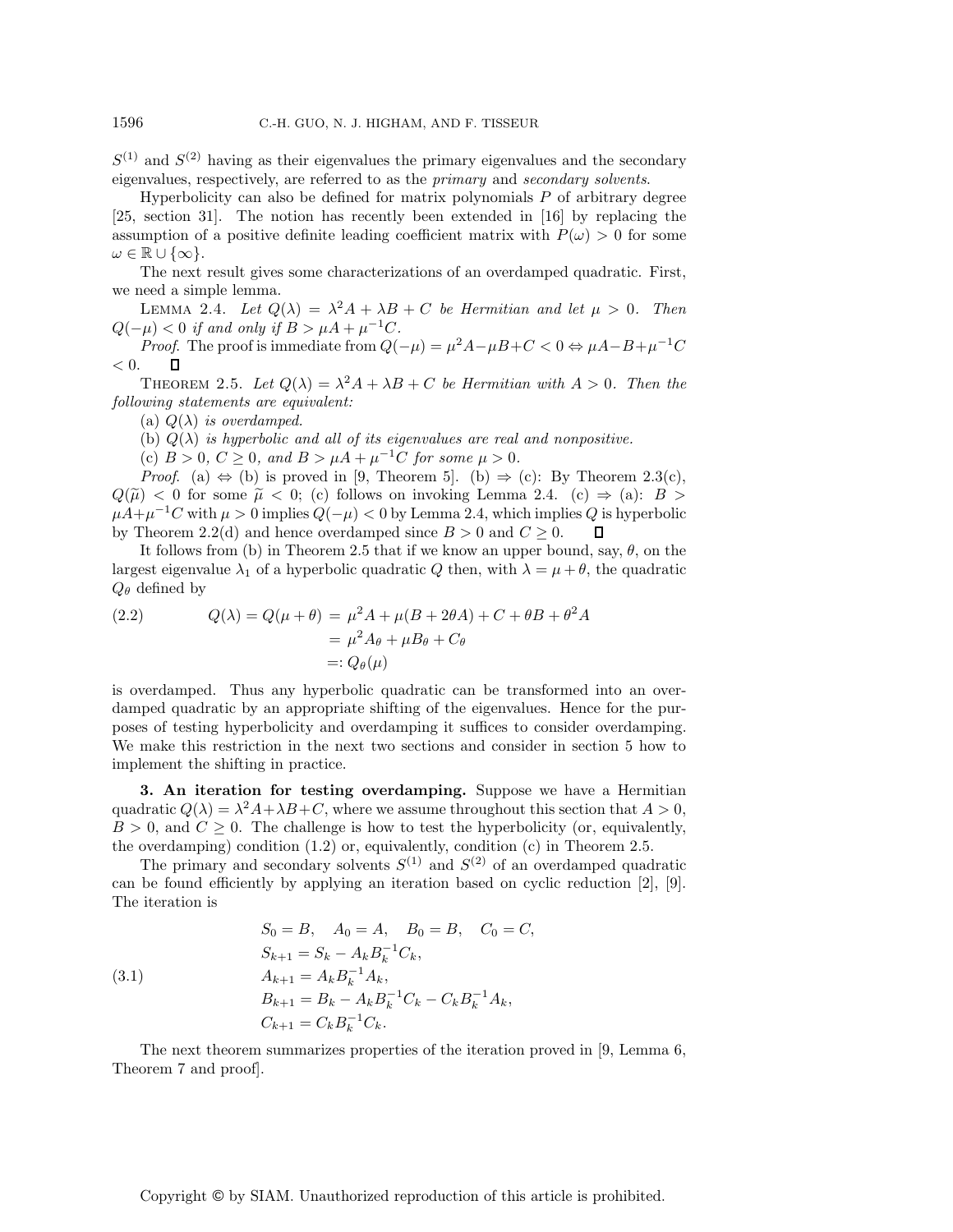THEOREM 3.1. Let  $Q(\lambda) = \lambda^2 A + \lambda B + C$  be an  $n \times n$  overdamped quadratic *with eigenvalues*  $\lambda_1 \geq \cdots \geq \lambda_n > \lambda_{n+1} \geq \cdots \geq \lambda_{2n}$ . Consider iteration (3.1) and any *matrix norm*  $\|\cdot\|$ .

(a) The iterates satisfy  $A_k > 0$ ,  $C_k \geq 0$ , and  $B_k > 0$  for all  $k \geq 0$ .

(b)  $||A_k|| ||C_k||$  *converges quadratically to zero with* 

$$
\limsup_{k \to \infty} \sqrt[2k]{\|A_k\| \|C_k\|} \le \frac{\lambda_n}{\lambda_{n+1}} < 1.
$$

(c)  $S_k$  *converges quadratically to a nonsingular matrix*  $\widehat{S}$  *with* 

(3.2) 
$$
\limsup_{k \to \infty} \sqrt[2k]{\|S_k - \widehat{S}\|} \le \frac{\lambda_n}{\lambda_{n+1}} < 1.
$$

(d) The primary and secondary solvents of  $Q(X)$ ,  $S^{(1)}$  and  $S^{(2)}$ , respectively, are *given by*

(3.3) 
$$
S^{(1)} = -\widehat{S}^{-1}C, \quad S^{(2)} = -A^{-1}\widehat{S}^*.
$$

The next lemma reveals a crucial property of iteration (3.1) for overdamped quadratics. The "only if" part of the result is [9, Lemma 6].

LEMMA 3.2. Let  $\mu > 0$  and assume  $A_k > 0$  and  $C_k \ge 0$ . In (3.1),  $B_k > \mu^{2^k} A_k + \mu^{-2^k} C_k$  if and only if  $A_{k+1} > 0$ ,  $C_{k+1} \ge 0$ , and  $B_{k+1} > \mu^{2^{k+1}} A_{k+1} + \mu^{-2^{k+1}} C_{k+1}$ . *Proof*. "⇒": We have

$$
B_{k+1} = B_k - A_k B_k^{-1} C_k - C_k B_k^{-1} A_k
$$
  
=  $B_k - (\mu^{2^k} A_k + \mu^{-2^k} C_k) B_k^{-1} (\mu^{2^k} A_k + \mu^{-2^k} C_k)$   
+  $\mu^{2^{k+1}} A_k B_k^{-1} A_k + \mu^{-2^{k+1}} C_k B_k^{-1} C_k$   
>  $\mu^{2^{k+1}} A_k B_k^{-1} A_k + \mu^{-2^{k+1}} C_k B_k^{-1} C_k$ ,

where we have used the fact that  $X - Y X^{-1}Y > Y - Y Y^{-1}Y = 0$  when  $X > Y > 0$ . Clearly,  $A_{k+1} > 0$  and  $C_{k+1} \ge 0$  since  $B_k^{-1} > 0$ .<br>" $\leftarrow$ ". As in the first part we have

" $\Leftarrow$ ": As in the first part we have

(3.4) 
$$
B_{k+1} = B_k - F_k B_k^{-1} F_k + F_{k+1},
$$

where  $F_k = \mu^{2^k} A_k + \mu^{-2^k} C_k$ . Now if  $B_{k+1} > \mu^{2^{k+1}} A_{k+1} + \mu^{-2^{k+1}} C_{k+1} = F_{k+1}$  then (3.4) gives  $B_k - F_k B_k^{-1} F_k > 0$ . Note that  $B_k - F_k B_k^{-1} F_k$  is the Schur complement of  $B_k > 0$  in  $B_k > 0$  in

$$
T = \left[ \begin{array}{cc} B_k & F_k \\ F_k & B_k \end{array} \right].
$$

So we have  $T > 0$ , and it follows that  $B_k - F_k > 0$  (for example, by looking at the (1, 1) block of the congruence  $\begin{bmatrix} I & -I \\ 0 & I \end{bmatrix}$  $\left|T\right|_{-I}^{I}$ ]). Therefore  $B_k > F_k = \mu^{2^k} A_k$ 0  $+\mu^{-2^k}C_k.$  $\Box$ 

In view of Theorem 2.5(c), Lemma 3.2 implies that Q is overdamped *if and only if* any one of the quadratics

(3.5) 
$$
Q_k(\lambda) = \lambda^2 A_k + \lambda B_k + C_k
$$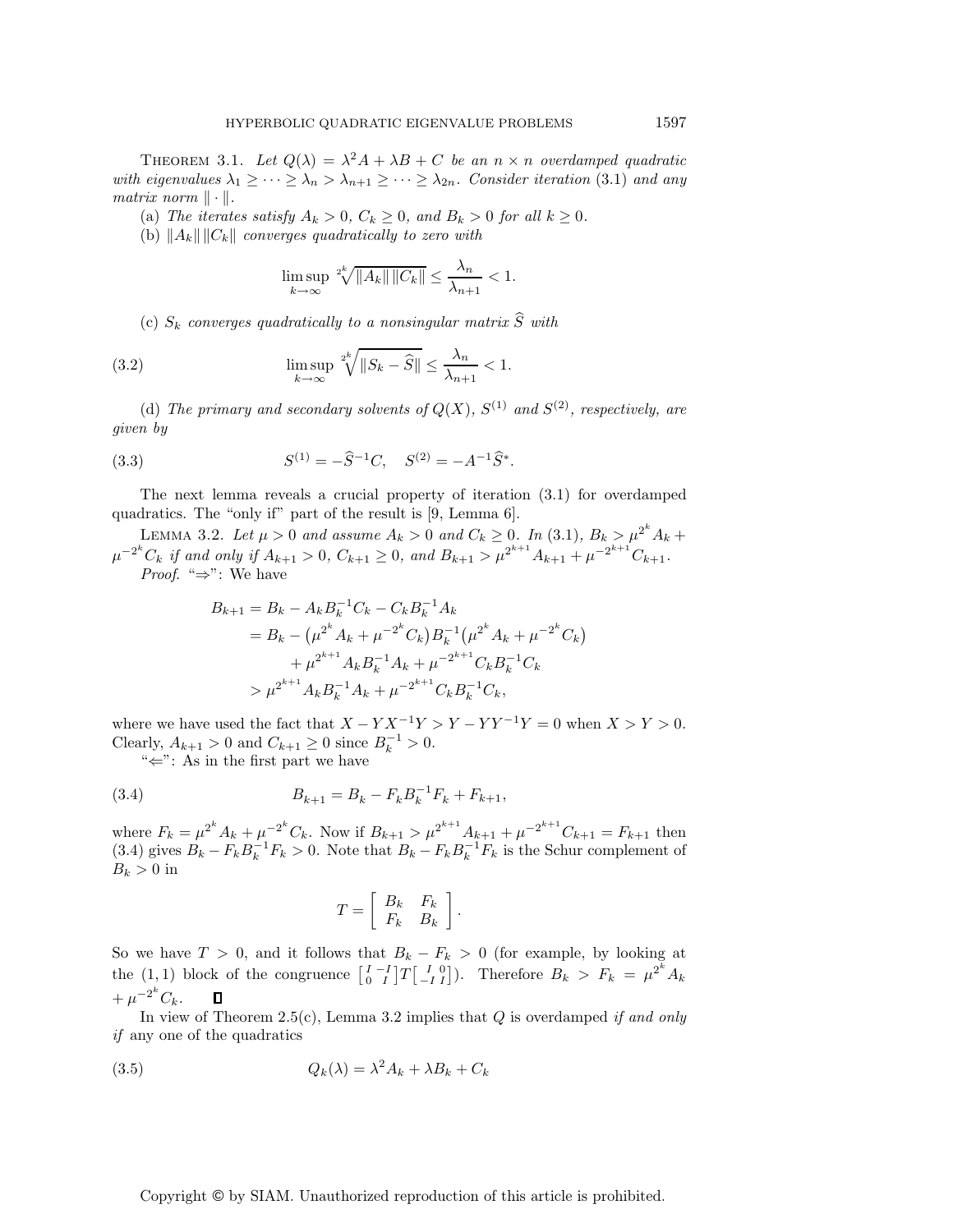generated during the iteration is overdamped, assuming that  $A_k > 0$  and  $C_k \geq 0$  for all k. Note that the latter assumption holds if  $B_k > 0$  for all k.

COROLLARY 3.3. Let Q be a Hermitian quadratic with  $A, B > 0$  and  $C \geq 0$ . For *iteration* (3.1) *and any fixed*  $m \geq 0$ , *if*  $B_k > 0$  *for*  $k = 1$ :  $m - 1$  *and* 

(3.6) 
$$
B_m > \mu^{2^m} A_m + \mu^{-2^m} C_m
$$

*for some*  $\mu > 0$ *, then*  $B > \mu A + \mu^{-1}C$  *and*  $Q$  *is overdamped.* 

Intuitively, we can think of the scalars  $\mu^{2^m}$  and  $\mu^{-2^m}$  in (3.6) as trying to balance  $A_m$  and  $C_m$ . This suggests that (3.6) could be replaced by  $B_m > \widetilde{A}_m + \widetilde{C}_m$  if the iteration is scaled so that  $\widetilde{A}_m$  and  $\widetilde{C}_m$  are balanced. Normwise balancing is included in the following scaled version of (3.1), introduced in [9]; it generates iterates  $A_k$ ,  $B_k$ (unchanged from  $(3.1)$ ), and  $C_k$  according to

(3.7)  
\n
$$
\alpha_0 = \sqrt{||C||/||A||},
$$
\n
$$
\widetilde{A}_0 = \alpha_0 A, \quad B_0 = B, \quad \widetilde{C}_0 = \alpha_0^{-1} C,
$$
\n
$$
A_{k+1} = \widetilde{A}_k B_k^{-1} \widetilde{A}_k,
$$
\n
$$
B_{k+1} = B_k - \widetilde{A}_k B_k^{-1} \widetilde{C}_k - \widetilde{C}_k B_k^{-1} \widetilde{A}_k,
$$
\n
$$
C_{k+1} = \widetilde{C}_k B_k^{-1} \widetilde{C}_k,
$$
\n
$$
\alpha_{k+1} = \sqrt{||C_{k+1}||/||A_{k+1}||},
$$
\n
$$
\widetilde{A}_{k+1} = \alpha_{k+1} A_{k+1}, \quad \widetilde{C}_{k+1} = \alpha_{k+1}^{-1} C_{k+1}.
$$

Here we have assumed that  $C \neq 0$  (the overdamping condition holds for the trivial case  $C = 0$  by (1.2)); thus  $\alpha_k > 0$  for each  $k \geq 0$ . The scaling procedure ensures that  $\|\tilde{A}_k\| = \|\tilde{C}_k\|$  and  $\|\tilde{A}_k\| \|\tilde{C}_k\| = \|A_k\| \|C_k\|.$ 

The next result describes the behavior of the scaled iteration.

THEOREM 3.4. *A Hermitian quadratic Q with*  $A, B > 0$  and  $0 \neq C \geq 0$  *is overdamped if and only if in* (3.7)

(3.8) 
$$
B_k > 0 \text{ for all } k, \quad \lim_{k \to \infty} \widetilde{A}_k = 0, \quad \lim_{k \to \infty} \widetilde{C}_k = 0, \quad \lim_{k \to \infty} B_k > 0,
$$

*and in this case*

(3.9) 
$$
\limsup_{k \to \infty} \sqrt[2k]{\|\widetilde{A}_k\|} = \limsup_{k \to \infty} \sqrt[2k]{\|\widetilde{C}_k\|} \le \left(\frac{\lambda_n}{\lambda_{n+1}}\right)^{1/2},
$$

(3.10) 
$$
\limsup_{k \to \infty} \sqrt[2k]{\|B_k - \widehat{B}\|} \le \frac{\lambda_n}{\lambda_{n+1}},
$$

 $with \ \hat{B} = A(S^{(1)} - S^{(2)}).$ 

*Proof.* Assume that the conditions in (3.8) hold. Then  $B_m > \widetilde{A}_m + \widetilde{C}_m$  for some  $m \geq 0$ . It is easy to see that the iterates  $\widetilde{A}_k$  and  $\widetilde{C}_k$  defined in (3.7) are related to  $A_k$ and  $C_k$  in (3.1) by

$$
\widetilde{A}_k = \alpha_0^{2^k} \alpha_1^{2^{k-1}} \dots \alpha_{k-1}^2 \alpha_k A_k, \quad \widetilde{C}_k = \alpha_0^{-2^k} \alpha_1^{-2^{k-1}} \dots \alpha_{k-1}^{-2} \alpha_k^{-1} C_k, \quad k \ge 0.
$$

So  $B_m > \widetilde{A}_m + \widetilde{C}_m$  implies  $B_m > \mu^{2^m} A_m + \mu^{-2^m} C_m$  with  $\mu = \alpha_0 \alpha_1^{2^{-1}} \alpha_2^{2^{-2}} \dots \alpha_m^{2^{-m}}$ , which implies Q is overdamped by Corollary 3.3.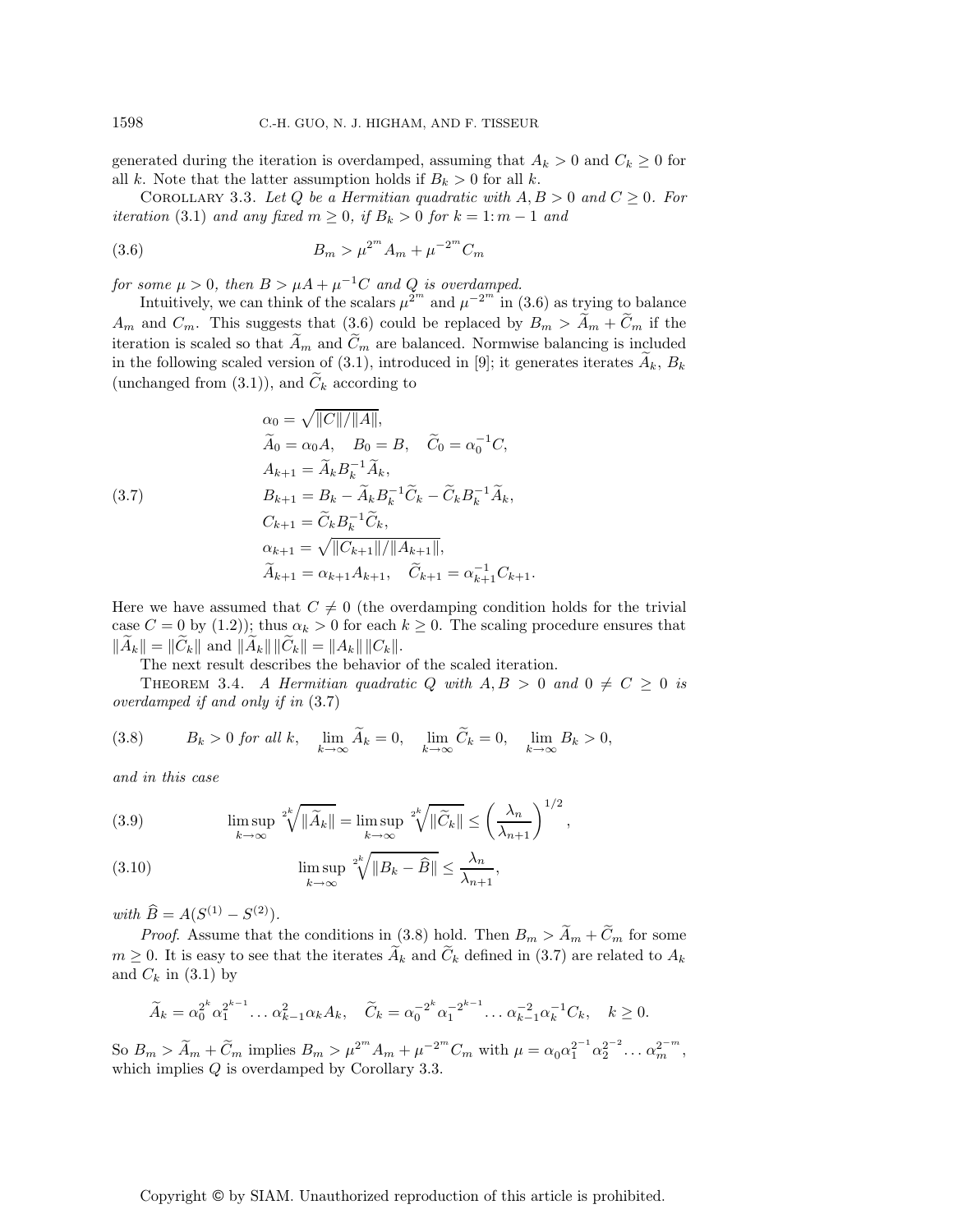Table 3.1

Number of iterations  $m$  to verify that the quadratic defined by  $(3.11)$  is overdamped.

|  |  |  |                                                            |  | $\beta$   1 0.62 0.61 0.53 0.52 0.5197 0.519616 0.51961525 0.5196152423 |
|--|--|--|------------------------------------------------------------|--|-------------------------------------------------------------------------|
|  |  |  | $m \mid 0 \quad 0 \quad 1 \quad 1 \quad 2 \quad 3 \quad 5$ |  |                                                                         |

Table 3.2

Number of iterations m to verify that the quadratic defined by  $(3.11)$  is not overdamped.

|            |  |  |  | $\beta$ 0.36 0.47 0.50 0.51 0.5196 0.519615 0.51961524 0.5196152422 |
|------------|--|--|--|---------------------------------------------------------------------|
| $m \mid 1$ |  |  |  |                                                                     |

Now assume the QEP is overdamped. Then, from Theorem 3.1(a),  $B_k > 0$  for each  $k \geq 0$ , while, since  $\|\widetilde{A}_k\| = \|\widetilde{C}_k\| = (\|A_k\| \|C_k\|)^{1/2}$ , Theorem 3.1(b) implies  $\lim \widetilde{A}_k = \lim \widetilde{C}_k = 0$  and that (3.9) holds. To show the convergence of  $B_k$ , we note that from (3.1),  $B_{k+1} = B_k - (S_k - S_{k+1}) - (S_k - S_{k+1})^*$ , which implies

$$
B_k = B_0 - (S_0 - S_k) - (S_0 - S_k)^* = -B + S_k + S_k^*.
$$

In view of (3.2), (3.3), and  $B_k > 0$ , (3.10) holds with  $\hat{B} = -B + \hat{S} + \hat{S}^* = A(S^{(1)} - \hat{S})$  $S^{(2)} \geq 0$ . Since the sequence  $\{||B_{k}^{-1}||\}$  is known to be bounded (see the proof of [9, Theorem 7]), we have  $\widehat{B} > 0$ .

The next result confirms that  $\mu$  can be removed from (3.6) for the scaled iteration. It follows readily from Theorem 3.4 and its proof.

COROLLARY 3.5. A Hermitian quadratic Q with  $A, B > 0$  and  $0 \neq C \geq 0$  is *overdamped if and only if, for some*  $m \geq 0$ ,  $B_k > 0$  *for*  $k = 1$ :  $m - 1$  *in* (3.7) *and*  $B_m > A_m + C_m$ .

The corollary is important for two reasons. First, it provides a basis for an elegant, practical test for overdamping, as definiteness of a matrix is easily tested numerically. Second, in the case of an affirmative test result a  $\mu$  with  $Q(-\mu) < 0$  can be identified, and such a  $\mu$  is very useful when we go on to solve the QEP, as we will show in section 5.

From a numerical point of view it is preferable to work with the original data as much as possible. The following variant of Corollary 3.5 tests the overdamping condition using the original quadratic Q and will be the basis of the algorithm in section 5. It follows readily from Corollary 3.3 and Theorem 3.4 and its proof.

COROLLARY 3.6. A Hermitian quadratic Q with  $A, B > 0$  and  $0 \neq C \geq 0$  is *overdamped if and only if, for some*  $m \geq 0$ ,  $B_k > 0$  *for*  $k = 1$ :  $m - 1$  *in* (3.7) *and*  $Q(-\mu_m) < 0$ , where  $\mu_m = \alpha_0 \alpha_1^{2^{-1}} \alpha_2^{2^{-2}} \dots \alpha_m^{2^{-m}} > 0$  and the  $\alpha_k$  are defined in (3.7).

Usually, only a few iterations of the cyclic reduction algorithm  $(3.7)$  will be necessary. To illustrate, we consider a quadratic  $Q(\lambda)$  of dimension  $n = 100$  defined by

$$
(3.11) \ A = I, \ B = \beta \begin{bmatrix} 20 & -10 \\ -10 & 30 & \ddots \\ & \ddots & \ddots & \ddots \\ & & & 30 & -10 \\ & & & -10 & 20 \end{bmatrix}, \ C = \begin{bmatrix} 15 & -5 \\ -5 & 15 & \ddots \\ & \ddots & \ddots & -5 \\ & & -5 & 15 \end{bmatrix},
$$

where  $\beta > 0$  is a real parameter. This example, which comes from a damped massspring system, is used in [13] with  $\beta = 1$ . We use the 1-norm in (3.7). Tables 3.1 and 3.2 report the number of iterations required to demonstrate that  $Q$  is over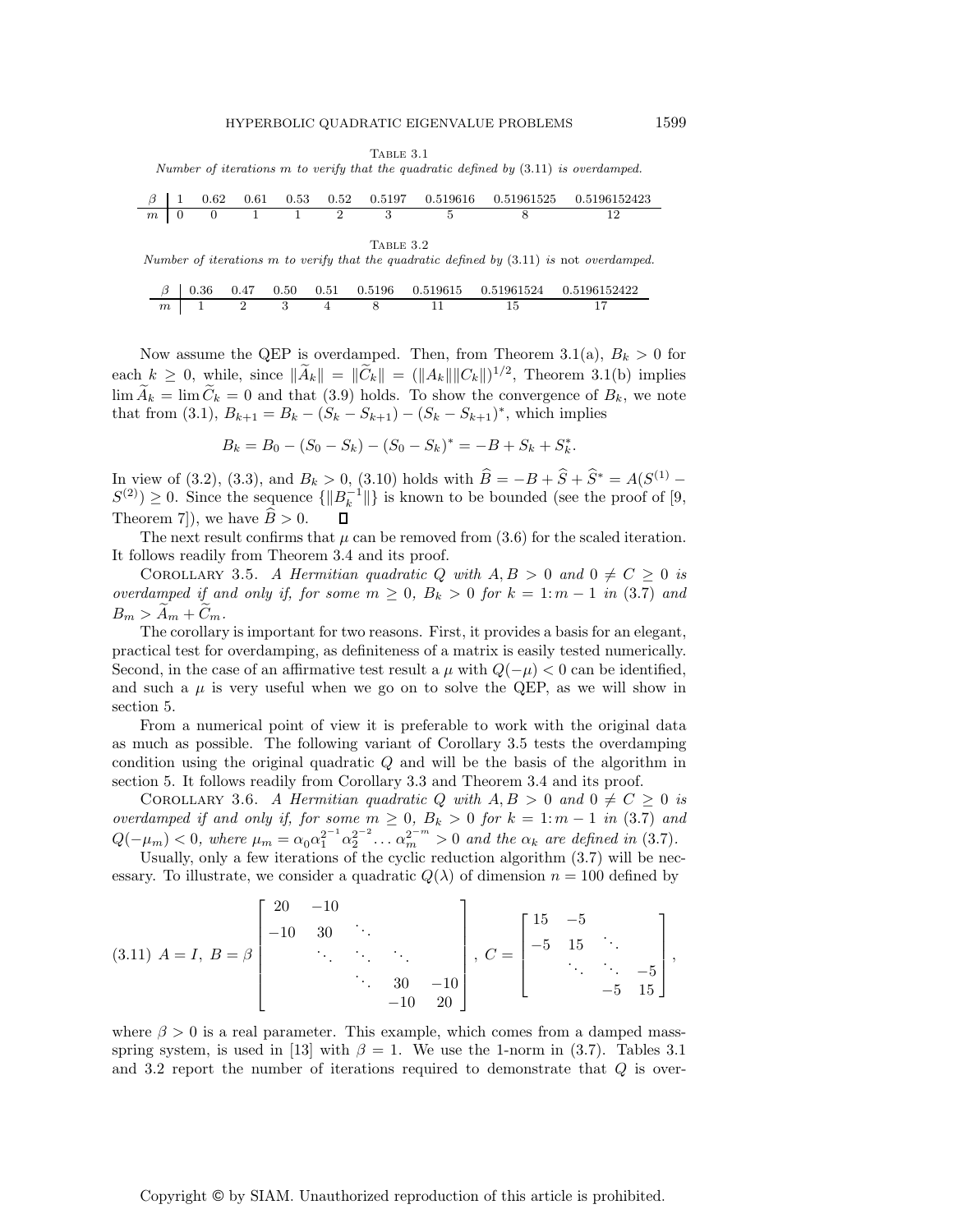damped, through verification of the conditions in Corollary 3.6, or that it is not overdamped, through generation of a non-positive definite iterate  $B_m$ . Note that when  $Q$  is "strongly" overdamped and when  $Q$  is far from being overdamped, the overdamping condition is shown to hold or not after just a few iterations.

**4. Convergence analysis for weakly overdamped quadratics.** For the example at the end of section 3 and some  $\beta_0 \in (0.5196152422, 0.5196152423)$ , the inequality  $(1.2)$  holds as a weak inequality with equality attained for some nonzero x. We have seen that the overdamping test requires a very small number of iterations when  $\beta$  is not close to  $\beta_0$ . When  $\beta \approx \beta_0$ , the number of iterations increases but is still under 20 in our experiments. The purpose of this section is to explain this behavior by showing that the convergence of iteration (3.1) is reasonably fast even when the QEP is weakly overdamped in the sense defined as follows.

DEFINITION 4.1.  $Q(\lambda)$  *is weakly hyperbolic if* A, B, and C are Hermitian,  $A > 0$ , *and*

(4.1) 
$$
\gamma = \min_{\|x\|_2 = 1} [(x^* B x)^2 - 4(x^* A x)(x^* C x)] \ge 0.
$$

DEFINITION 4.2.  $Q(\lambda)$  *is weakly overdamped if it is weakly hyperbolic with*  $B > 0$ *and*  $C > 0$ *.* 

The eigenvalues of a weakly hyperbolic Q are real and those of a weakly overdamped Q are real and nonpositive. The following result collects further properties of a weakly overdamped quadratic [25, section 31].

THEOREM 4.3. Let  $Q(\lambda) = \lambda^2 A + \lambda B + C$  be a weakly overdamped  $n \times n$  quadratic. (a) *If*  $\gamma = 0$  *in* (4.1)*, then*  $Q(\lambda)$  *has* 2*n real eigenvalues that can be ordered*  $\lambda_1 \geq \cdots \geq \lambda_n = \lambda_{n+1} \geq \cdots \geq \lambda_{2n}$ . The partial multiplicities<sup>2</sup> of  $\lambda_n$  are at most 2, *and the eigenvalues other than*  $\lambda_n$  *are semisimple.* 

(b)  $Q(\lambda_n) \leq 0$ .

(c) The quadratic matrix equation  $Q(X) = 0$  in (1.4) has a solvent  $S^{(1)}$  with *eigenvalues*  $\lambda_1, \ldots, \lambda_n$  *and a solvent*  $S^{(2)}$  *with eigenvalues*  $\lambda_{n+1}, \ldots, \lambda_{2n}$ *.* 

In the overdamped case considered in the previous section, convergence results for the iteration  $(3.1)$  are established using matrix identities obtained from the cyclic reduction method. Those identities do not contain enough information about (3.1) to allow a proof of convergence for weakly overdamped quadratics with  $\gamma = 0$ , for which  $\lambda_{n+1} = \lambda_n$ . We now study this critical case and thereby obtain a better understanding of the convergence of the iteration for overdamped QEPs with  $\lambda_n \approx \lambda_{n+1}$ . The next lemma shows that (3.1) remains well defined in the critical case, which is the setting for the rest of this section.

LEMMA 4.4. For a weakly overdamped quadratic  $Q(\lambda) = \lambda^2 A + \lambda B + C$  with  $\gamma = 0$  *in* (4.1)*, there is a positive real number*  $\mu$  *such that for the iteration* (3.1)

(4.2) 
$$
A_k > 0
$$
,  $C_k \ge 0$ ,  $B_k \ge \mu^{2^k} A_k + \mu^{-2^k} C_k$ 

*for all*  $k > 0$ *.* 

*Proof.* We have  $\lambda_n \leq \lambda_1 \leq 0$ . If  $\lambda_n = 0$  then, from Theorem 4.3,  $C = Q(\lambda_n) \leq 0$ . Since  $C \geq 0$  we must have  $C = 0$ . However,  $\gamma > 0$  for the trivial case  $C = 0$ . Therefore  $\lambda_n < 0$  since  $\gamma = 0$ . It then follows from  $Q(\lambda_n) \leq 0$  that  $B \geq \mu A + \mu^{-1}C$ 

<sup>&</sup>lt;sup>2</sup>The partial multiplicities of an eigenvalue of  $Q$  are the sizes of the Jordan blocks in which it appears in a Jordan triple for Q [7].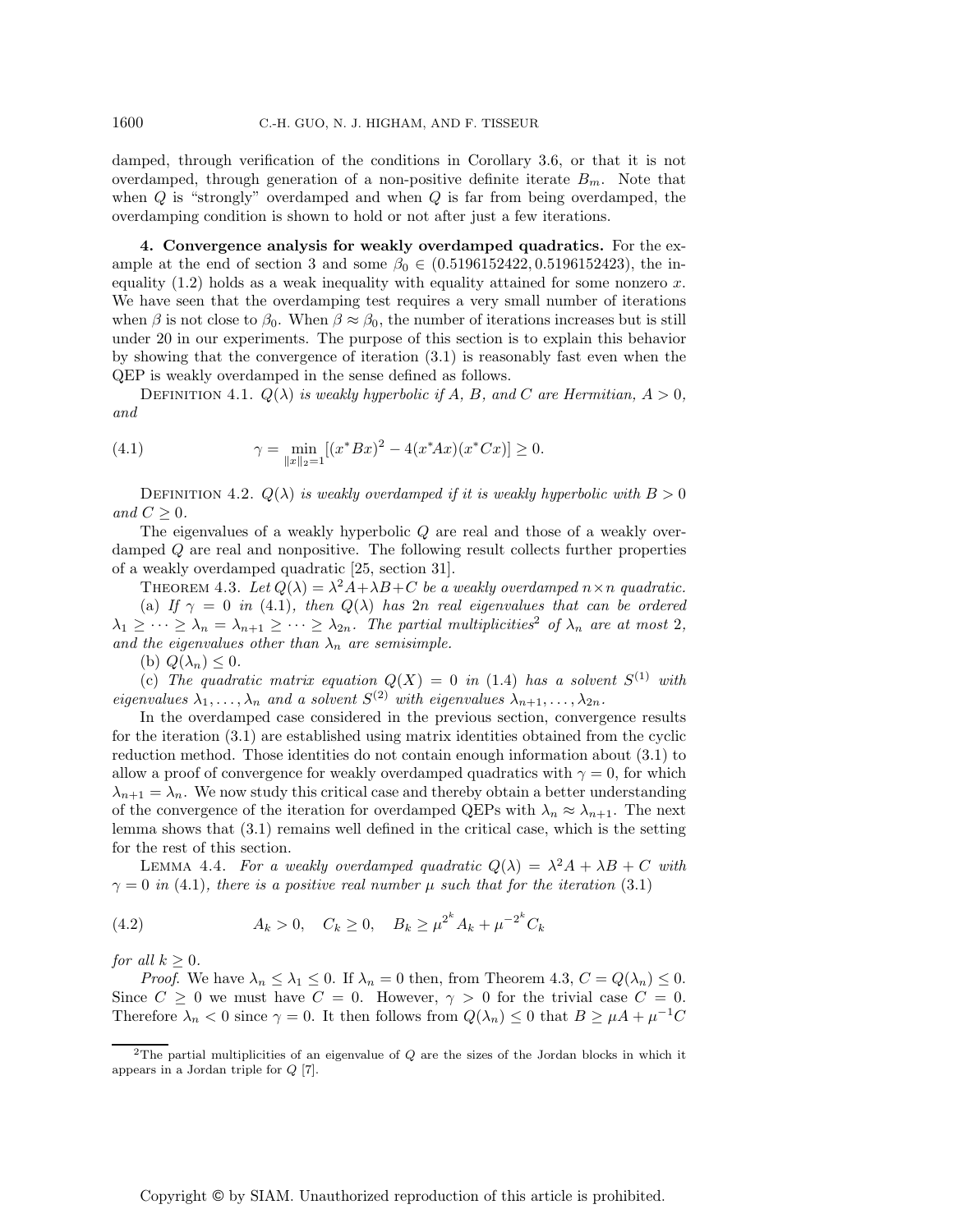for  $\mu = -\lambda_n > 0$ . The inequalities in (4.2) are then proved inductively using the technique from the proof of the first part of Lemma 3.2.  $\Box$ technique from the proof of the first part of Lemma 3.2.

Lin and Xu [24] recently showed that Meini's iterations based on cyclic reduction for the matrix equation  $X + A^*X^{-1}A = Q$  [26] can also be derived from a structurepreserving doubling algorithm. Following their approach we show that the iteration (3.1) is related to a doubling algorithm, and we use this observation to study the convergence of (3.1) for weakly overdamped quadratics. The rate of convergence will be shown to be at least linear with constant  $1/2$  in the generic case, which is the case where  $\lambda_n = \lambda_{n+1}$  is a multiple eigenvalue with partial multiplicities all equal to 2 (that is,  $\lambda_n$  occurs only in 2 × 2 Jordan blocks). This rate and constant are to be expected in view of the results of Guo in [8].

LEMMA 4.5. Let  $X = \begin{bmatrix} A & 0 \\ H & -I \end{bmatrix}$  $\int andY = \begin{bmatrix} G & I \\ C & 0 \end{bmatrix}$ *be block*  $2 \times 2$  *matrices with*  $n \times n$ *blocks. When*  $H + G$  *is nonsingular there exist*  $2n \times 2n$  *matrices*  $\widetilde{X}$  *and*  $\widetilde{Y}$  *such that* (a)  $\widetilde{X}Y = \widetilde{Y}X$  and (b)  $\widetilde{X}X$ ,  $\widetilde{Y}Y$  have the same zero and identity blocks as X and Y, *respectively.*

*Proof.* Applying block row permutations and block Gaussian elimination to  $\begin{bmatrix} X \\ Y \end{bmatrix}$ yields  $P\left[\frac{X}{Y}\right]$  $\left[\begin{smallmatrix} U \\ 0 \end{smallmatrix}\right] = \left[\begin{smallmatrix} U \\ 0 \end{smallmatrix}\right]$ , where  $U = \begin{bmatrix} G & I \\ G+H & 0 \end{bmatrix}$  $G + H = 0$ and

$$
P = \begin{bmatrix} P_{11} & P_{12} \\ P_{21} & P_{22} \end{bmatrix} = \begin{bmatrix} 0 & 0 & I & 0 \\ 0 & I & I & 0 \\ \hline I & -A(G+H)^{-1} & -A(G+H)^{-1} & 0 \\ 0 & C(G+H)^{-1} & C(G+H)^{-1} & -I \end{bmatrix}.
$$

Since  $[P_{21} \quad P_{22}] \begin{bmatrix} X \ Y \end{bmatrix} = 0$ , the required equality  $\widetilde{Y}X = \widetilde{X}Y$  is satisfied with  $\widetilde{X} := -P_{22}$ and  $\widetilde{Y} := P_{21}$ . Furthermore,

$$
\widetilde{X}X = \begin{bmatrix} A(G+H)^{-1}A & 0 \\ H-C(G+H)^{-1}A & -I \end{bmatrix}, \qquad \widetilde{Y}Y = \begin{bmatrix} G-A(G+H)^{-1}C & I \\ C(G+H)^{-1}C & 0 \end{bmatrix}.
$$

Lemma 4.5 and its proof suggest the recurrence

(4.3) 
$$
X_{k+1} = \tilde{X}_k X_k, \quad Y_{k+1} = \tilde{Y}_k Y_k, \qquad k \ge 0,
$$

with

(4.4) 
$$
X_k = \begin{bmatrix} A_k & 0 \\ H_k & -I \end{bmatrix}, \quad Y_k = \begin{bmatrix} G_k & I \\ C_k & 0 \end{bmatrix}
$$

and

$$
\widetilde{X}_k = \begin{bmatrix} A_k(G_k + H_k)^{-1} & 0 \\ -C_k(G_k + H_k)^{-1} & I \end{bmatrix}, \quad \widetilde{Y}_k = \begin{bmatrix} I & -A_k(G_k + H_k)^{-1} \\ 0 & C_k(G_k + H_k)^{-1} \end{bmatrix},
$$

which leads to

(4.5) 
$$
A_{k+1} = A_k (G_k + H_k)^{-1} A_k,
$$

$$
G_{k+1} = G_k - A_k (G_k + H_k)^{-1} C_k,
$$

$$
H_{k+1} = H_k - C_k (G_k + H_k)^{-1} A_k,
$$

$$
C_{k+1} = C_k (G_k + H_k)^{-1} C_k.
$$

With

(4.6) 
$$
A_0 = A, \quad C_0 = C, \quad G_0 = 0, \quad H_0 = B,
$$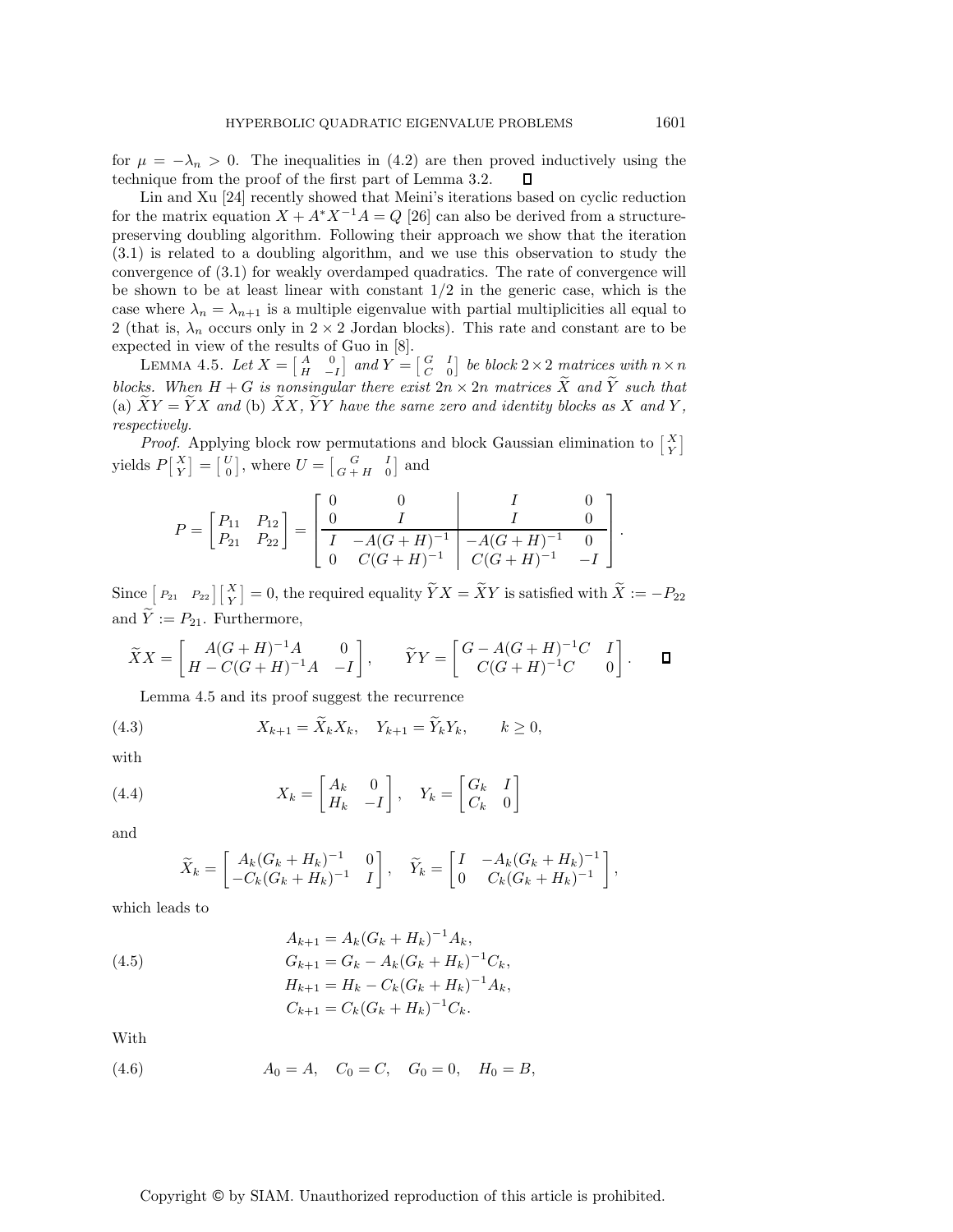the iteration (3.1) is recovered from (4.5) by letting  $B_k = G_k + H_k$  and  $S_k = H_k^*$ . By  $\Gamma$  anno 4.4,  $B_k > 0$  for all  $k > 0$ . Therefore with the starting matrices (4.6) iteration Lemma 4.4,  $B_k > 0$  for all  $k \geq 0$ . Therefore with the starting matrices (4.6), iteration (4.5) is well defined. Note that  $X_k$  in (4.4) is nonsingular for all  $k \ge 0$  and, from (4.3) and the property that  $\widetilde{X}_k Y_k = \widetilde{Y}_k X_k$ ,

$$
(4.7) \quad X_{k+1}^{-1}Y_{k+1} = (\widetilde{X}_k X_k)^{-1} \widetilde{Y}_k Y_k = X_k^{-1} \widetilde{X}_k^{-1} \widetilde{Y}_k Y_k = X_k^{-1} Y_k X_k^{-1} Y_k = (X_k^{-1} Y_k)^2.
$$

It follows from (4.7) that for all  $k \geq 0$ ,

(4.8) 
$$
X_k^{-1}Y_k = (X_0^{-1}Y_0)^{2^k}.
$$

The identity  $(4.8)$  is what we need to prove the convergence of  $(4.5)$  with  $(4.6)$  and hence the convergence of  $(3.1)$ .

The next result describes the convergence behavior in the generic case.

THEOREM 4.6. Let  $Q(\lambda)$  be weakly overdamped with eigenvalues  $\lambda_1 \geq \cdots \geq \lambda_n =$  $\lambda_{n+1} \geq \cdots \geq \lambda_{2n}$ , and assume that the partial multiplicities of  $\lambda_n$  are all equal to 2*.*<br>Let  $S^{(1)}$  and  $S^{(2)}$  be the primary and secondary solvents of  $Q(X) = 0$ , respectively, *and assume that*  $\lambda_n$  *is a semisimple eigenvalue of*  $S^{(1)}$  *and*  $S^{(2)}$ *. Then the iterates*  $G_k$ *,*  $H_k$ *,*  $A_k$ *, and*  $C_k$  *defined by* (4.5) *and* (4.6) *satisfy* 

$$
\limsup_{k \to \infty} \sqrt[k]{\|G_k - AS^{(1)}\|} \le \frac{1}{2}, \quad \limsup_{k \to \infty} \sqrt[k]{\|H_k + AS^{(2)}\|} \le \frac{1}{2},
$$

$$
\limsup_{k \to \infty} \sqrt[k]{\|A_k\| \|C_k\|} \le \frac{1}{4}.
$$

*Proof.* We start by making the change of variables (or scaling)  $\lambda = \mu \theta$ , where  $\theta = |\lambda_n| > 0$  (see the proof of Lemma 4.4) so that  $\mu_n = \mu_{n+1} = -1$ , and we define  $\hat{Q}(\mu) = \mu^2 \hat{A} + \mu \hat{B} + \hat{C}$  with  $(\hat{A}, \hat{B}, \hat{C}) = (\theta A, B, \theta^{-1}C)$ . For this triple denote the iterates of (4.5) by  $A_k$ ,  $G_k$ ,  $H_k$ , and  $C_k$ . It is easy to see that for all  $k \geq 0$ ,<br>  $\widehat{G} = G_k \widehat{H} = \overbrace{G_k}^{G_k} \widehat{H} = G_k \widehat{H} = G_k \widehat{H} = G_k \widehat{H} = G_k \widehat{H} = G_k \widehat{H} = G_k \widehat{H} = G_k \widehat{H} = G_k \widehat{H} = G_k \widehat{H} = G_k \widehat{H} = G$  $\widehat{G}_k = G_k$ ,  $\widehat{H}_k = H_k$ ,  $\widehat{A}_k = \theta^{2^k} A_k$ , and  $\widehat{C}_k = \theta^{-2^k} C_k$  so that  $||A_k|| ||C_k|| = ||\widehat{A}_k|| ||\widehat{C}_k||$ . The primary and secondary solvents of  $\widehat{AS}^2 + \widehat{BS} + \widehat{C} = 0$  are  $\widehat{S}^{(1)} = \theta^{-1}S^{(1)}$  and  $\widehat{S}^{(2)} = \theta^{-1} S^{(2)}$ , respectively. Note that  $\widehat{A}\widehat{S}^{(i)} = AS^{(i)}$ ,  $i = 1, 2$ . To avoid notational clutter, we omit the hats on matrices in the rest of the proof.

We now consider the iterations for the block  $2 \times 2$  matrices  $X_k$  and  $Y_k$  in (4.4). With  $A_0 = A, C_0 = C, G_0 = 0, \text{ and } H_0 = B$ , the pencil

(4.9) 
$$
\mu X_0 + Y_0 = \mu \begin{bmatrix} A & 0 \\ B & -I_n \end{bmatrix} + \begin{bmatrix} 0 & I_n \\ C & 0 \end{bmatrix}
$$

is a linearization of  $Q(\mu)$  [7]. Hence  $-X_0^{-1}Y_0$  and  $Q(\mu)$  have the same eigenvalues, with the same partial multiplicities. Suppose there are  $r \geq 2 \times 2$  Jordan blocks associated with eigenvalues equal to  $\mu_n = -1$ , where  $r \geq 1$  by assumption. Rearranging the Jordan canonical form of  $X_0^{-1}Y_0$  appropriately yields

(4.10) 
$$
V^{-1}(X_0^{-1}Y_0)V = \begin{bmatrix} D_2 \oplus I_r & 0 \oplus I_r \\ 0 & D_1 \oplus I_r \end{bmatrix} =: D_V,
$$

(4.11) 
$$
W^{-1}(X_0^{-1}Y_0)W = \begin{bmatrix} D_2 \oplus I_r & 0 \\ 0 \oplus I_r & D_1 \oplus I_r \end{bmatrix} =: D_W,
$$

where V and W are nonsingular,  $D_1$  and  $D_2$  are  $(n - r) \times (n - r)$  diagonal matrices containing the (semisimple) eigenvalues less than 1 and greater than 1 in modulus,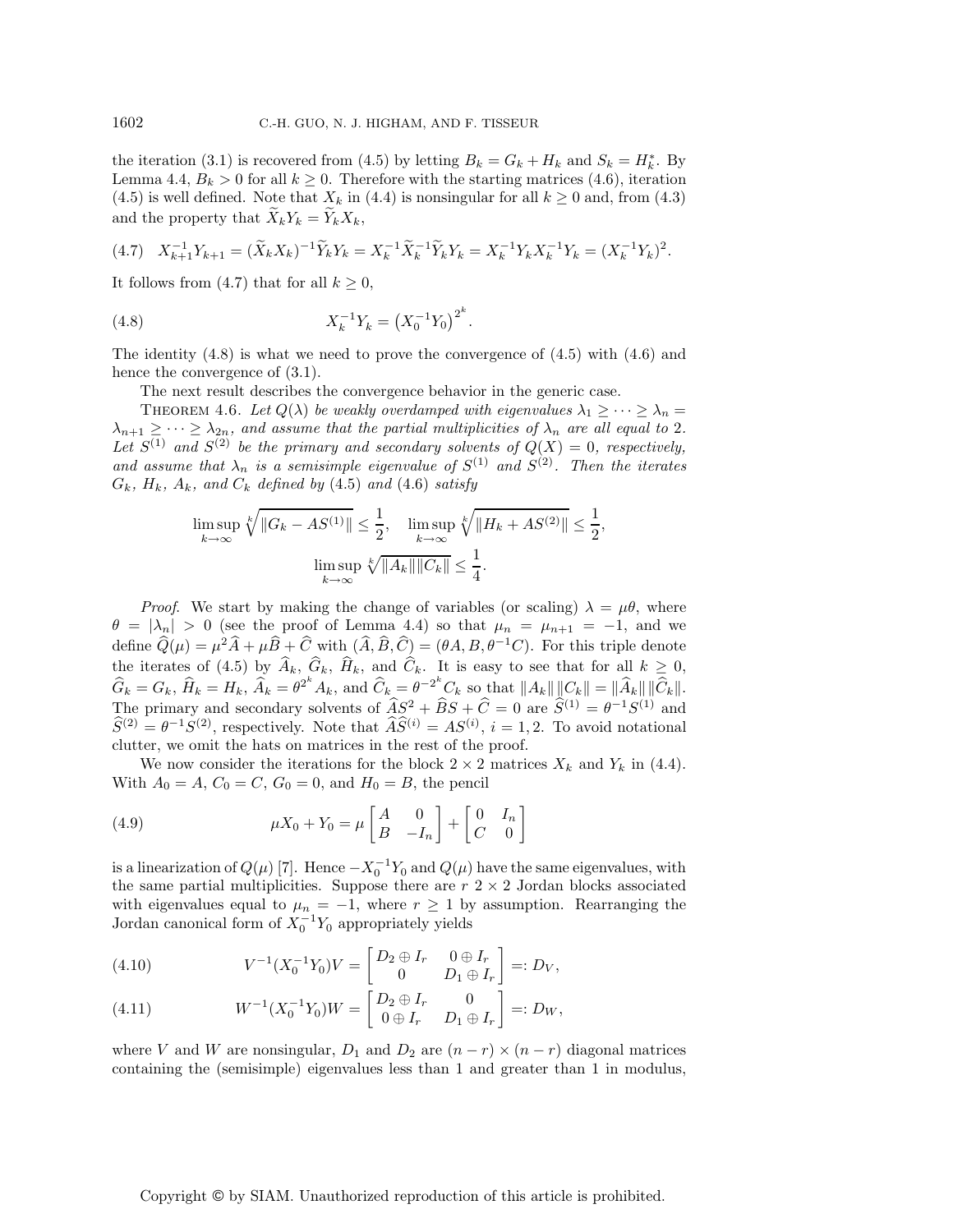respectively, and  $M \oplus N$  denotes  $\begin{bmatrix} M & 0 \\ 0 & N \end{bmatrix}$ . Now partition V and W as block  $2 \times 2$ matrices with  $n \times n$  blocks

$$
V = \begin{bmatrix} V_1 & V_3 \\ V_2 & V_4 \end{bmatrix}, \qquad W = \begin{bmatrix} W_1 & W_3 \\ W_2 & W_4 \end{bmatrix},
$$

and note from  $(4.10)$ – $(4.11)$  that

$$
(4.12) \t X_0^{-1} Y_0 \begin{bmatrix} V_1 \\ V_2 \end{bmatrix} = \begin{bmatrix} V_1 \\ V_2 \end{bmatrix} (D_2 \oplus I_r), \t X_0^{-1} Y_0 \begin{bmatrix} W_3 \\ W_4 \end{bmatrix} = \begin{bmatrix} W_3 \\ W_4 \end{bmatrix} (D_1 \oplus I_r).
$$

By Theorem 4.3 and our assumption on  $S^{(1)}$  and  $S^{(2)}$  there exist nonsingular  $U_1$  and  $U_2$  such that

(4.13) 
$$
-S^{(1)} = U_1(D_1 \oplus I_r)U_1^{-1}, \qquad -S^{(2)} = U_2(D_2 \oplus I_r)U_2^{-1}.
$$

Since  $S^{(i)}$ ,  $i = 1, 2$ , is a solution of  $Q(X) = 0$ , from  $(4.9)$  we obtain

$$
X_0^{-1}Y_0\begin{bmatrix}I_n\\-AS^{(i)}\end{bmatrix}=\begin{bmatrix}I_n\\-AS^{(i)}\end{bmatrix}(-S^{(i)}),\quad i=1,2.
$$

On comparing with the invariant subspaces in (4.12) and using (4.13) we deduce that

$$
\begin{bmatrix} V_1 \\ V_2 \end{bmatrix} = \begin{bmatrix} U_2 \\ -AS^{(2)}U_2 \end{bmatrix} Z_1, \qquad \begin{bmatrix} W_3 \\ W_4 \end{bmatrix} = \begin{bmatrix} U_1 \\ -AS^{(1)}U_1 \end{bmatrix} Z_2,
$$

with  $Z_1$  and  $Z_2$  nonsingular, where we have also used the fact that there are exactly r eigenvectors of  $X_0^{-1}Y_0$  corresponding to the eigenvalue 1. Hence  $V_1$  and  $W_3$  are nonsingular and

(4.14) 
$$
-AS^{(2)} = V_2 V_1^{-1}, \quad -AS^{(1)} = W_4 W_3^{-1}.
$$

By (4.8)–(4.11) we have  $V^{-1}(X_k^{-1}Y_k)V = D_V^{2^k}$  and  $W^{-1}(X_k^{-1}Y_k)W = D_W^{2^k}$ , so that

(4.15) 
$$
Y_k V = X_k V D_V^{2^k}, \quad Y_k W = X_k W D_W^{2^k}.
$$

On equating blocks using (4.4) this yields

(4.16) 
$$
G_k V_1 + V_2 = A_k V_1 (D_2^{2^k} \oplus I_r),
$$
  
(4.17) 
$$
G_k V_3 + V_4 = A_k V_1 (0 \oplus 2^k I_r) + A_k V_3 (D_1^{2^k} \oplus I_r),
$$
  
(4.18) 
$$
C_k V_1 = (H_k V_1 - V_2)(D_2^{2^k} \oplus I_r),
$$
  
(4.19) 
$$
C_k V_3 = (H_k V_1 - V_2)(0 \oplus 2^k I_r) + (H_k V_3 - V_4)(D_1^{2^k} \oplus I_r)
$$

and

$$
(4.20) \tGkW1 + W2 = AkW1(D22k \oplus Ir) + AkW3(0 \oplus 2kIr),(4.21) \tGkW3 + W4 = AkW3(D12k \oplus Ir),(4.22) \tCkW1 = (HkW1 - W2)(D22k \oplus Ir) + (HkW3 - W4)(0 \oplus 2kIr),(4.23) \tCkW3 = (HkW3 - W4)(D12k \oplus Ir).
$$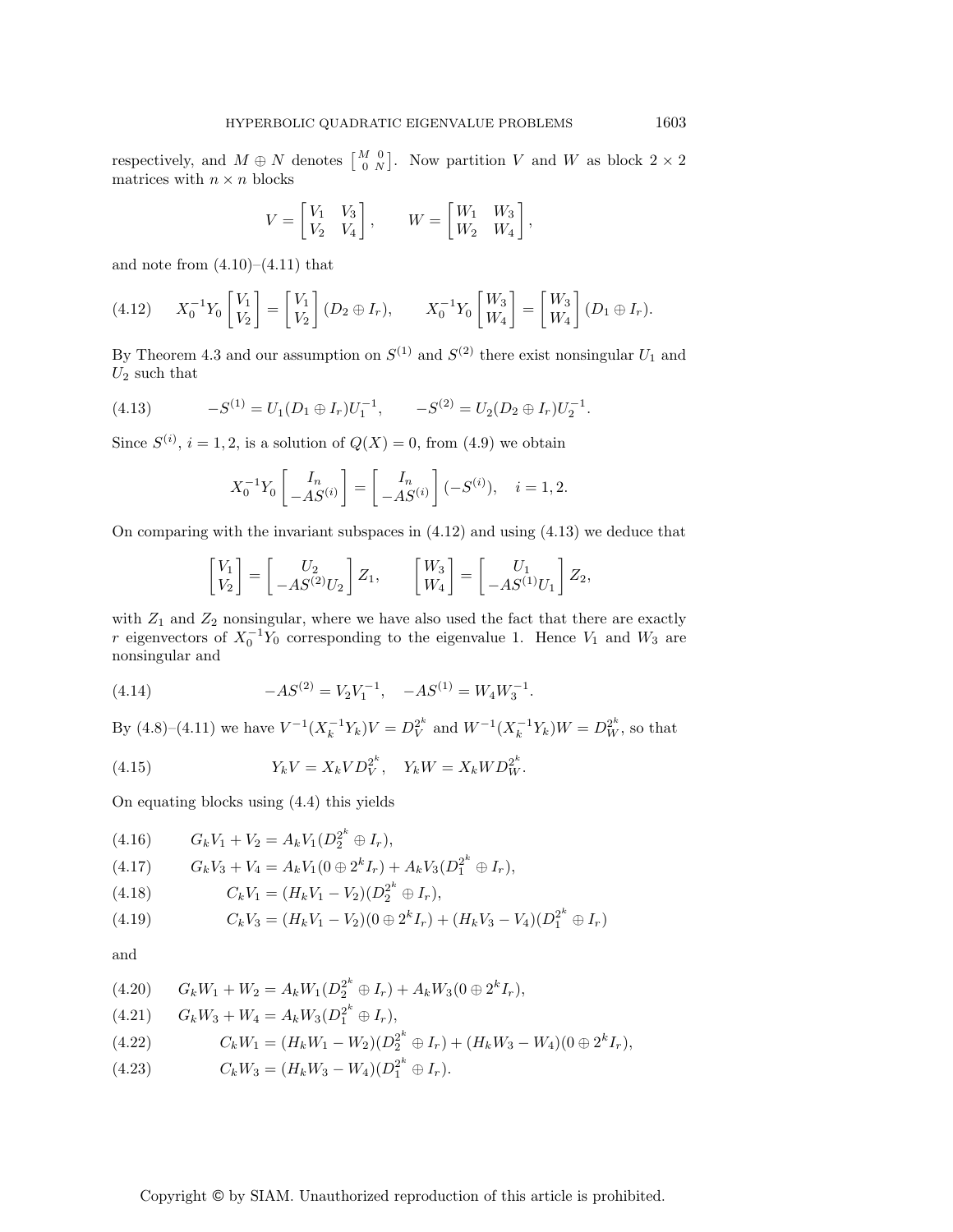By  $(4.22)$  and  $(4.23)$  we have

$$
(4.24) \quad C_k(W_3 - W_1(0 \oplus 2^{-k} I_r)) = (H_k W_3 - W_4)(D_1^{2^k} \oplus 0) - (H_k W_1 - W_2)(0 \oplus 2^{-k} I_r).
$$

By  $(4.18)$  we have

(4.25) 
$$
H_k = V_2 V_1^{-1} + C_k V_1 (D_2^{-2^k} \oplus I_r) V_1^{-1}.
$$

Inserting  $(4.25)$  in  $(4.24)$  we obtain

$$
C_k\Big(W_3 - W_1(0 \oplus 2^{-k}I_r) - V_1(D_2^{-2^k} \oplus I_r)V_1^{-1}\big(W_3(D_1^{2^k} \oplus 0) - W_1(0 \oplus 2^{-k}I_r)\big)\Big) = (V_2V_1^{-1}W_3 - W_4)(D_1^{2^k} \oplus 0) - (V_2V_1^{-1}W_1 - W_2)(0 \oplus 2^{-k}I_r),
$$

from which it follows, since  $D_1$  and  $D_2$  are diagonal with diagonal elements of magnitude less than 1 and greater than 1, respectively, that

(4.26) 
$$
C_k = O(2^{-k});
$$

the latter notation means that  $||C_k|| = O(2^{-k})$ . It then follows from (4.25) and (4.14) that

(4.27) 
$$
H_k + AS^{(2)} = H_k - V_2 V_1^{-1} = O(2^{-k}).
$$

By (4.20) and (4.21),

$$
(4.28) \quad G_k W_3 + W_4 - (G_k W_1 + W_2)(0 \oplus 2^{-k} I_r) = A_k (W_3 (D_1^{2^k} \oplus 0) - W_1 (0 \oplus 2^{-k} I_r)).
$$

By (4.16),

(4.29) 
$$
A_k = (G_k V_1 + V_2)(D_2^{-2^k} \oplus I_r)V_1^{-1}.
$$

Inserting  $(4.29)$  in  $(4.28)$  we obtain

$$
G_k W_3 + W_4 - (G_k W_1 + W_2)(0 \oplus 2^{-k} I_r) = (G_k V_1 + V_2) M_k,
$$

with  $M_k = O(2^{-k})$ . Thus

$$
-G_k(W_3-W_1(0\oplus 2^{-k}I_r)-V_1M_k)=W_4-W_2(0\oplus 2^{-k}I_r)-V_2M_k.
$$

It follows from (4.14) that

(4.30) 
$$
G_k - AS^{(1)} = G_k + W_4 W_3^{-1} = O(2^{-k}).
$$

Postmultiplying (4.16) by  $D_2^{-2^k} \oplus 0$  gives

(4.31) 
$$
(G_k V_1 + V_2)(D_2^{-2^k} \oplus 0) = A_k V_1 (I_r \oplus 0),
$$

while postmultiplying (4.17) by  $0 \oplus 2^{-k}I_r$  gives

$$
(4.32) \qquad (G_k V_3 + V_4)(0 \oplus 2^{-k} I_r) = A_k V_1(0 \oplus I_r) + A_k V_3(0 \oplus 2^{-k} I_r).
$$

Adding  $(4.31)$  and  $(4.32)$  we get

$$
A_k(V_1 + V_3(0 \oplus 2^{-k}I_r)) = (G_kV_1 + V_2)(D_2^{-2^k} \oplus 0) + (G_kV_3 + V_4)(0 \oplus 2^{-k}I_r).
$$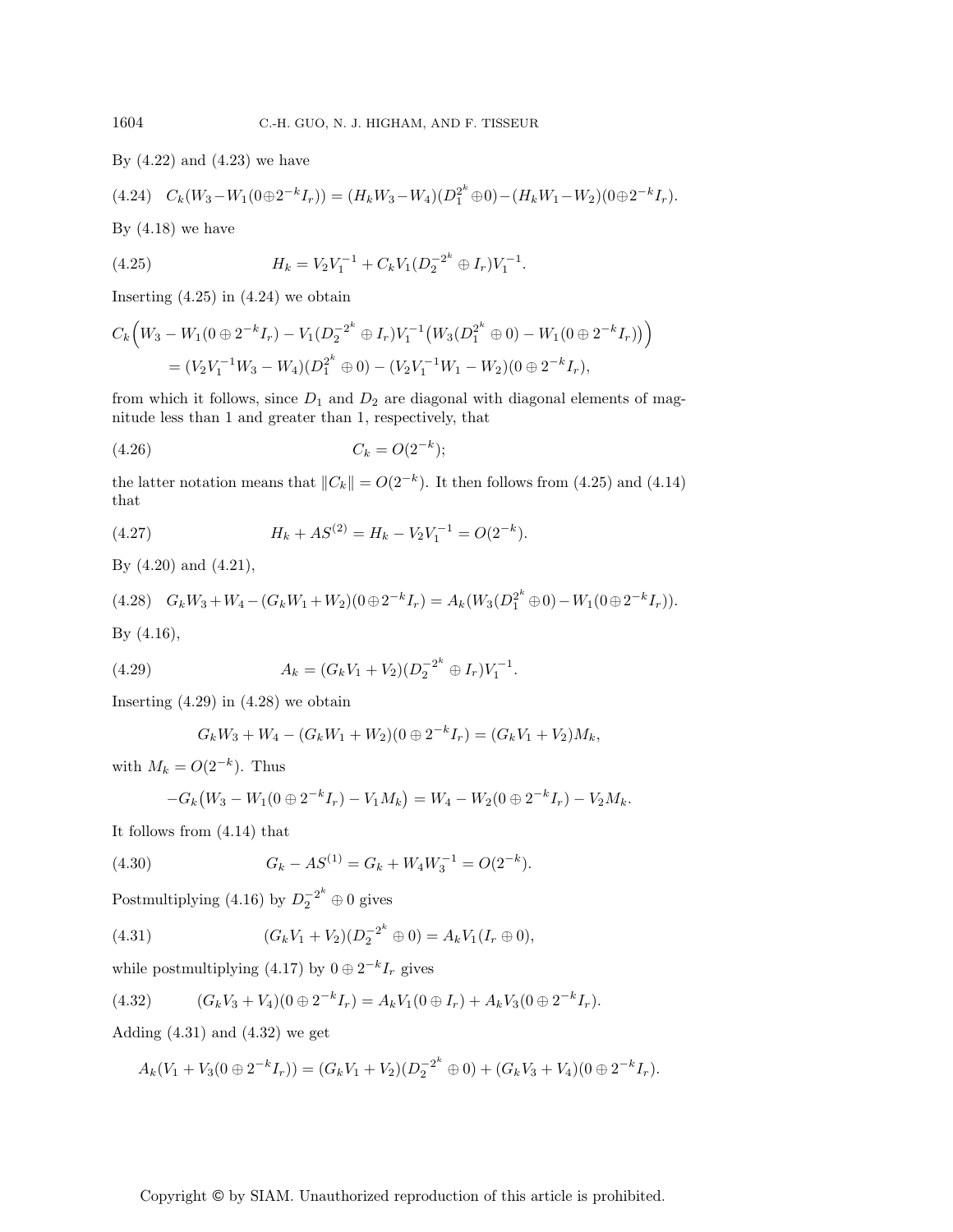It follows that

$$
(4.33) \t\t A_k = O(2^{-k}),
$$

since  ${G_k}$  has been shown to be bounded. Equations (4.26), (4.27), (4.30), and (4.33) vield the required convergence results.  $\square$ yield the required convergence results.

For  $S_k$  and  $B_k$  in iteration (3.1) we obtain the following convergence result.

COROLLARY 4.7. *Under the conditions of Theorem* 4.6*, the iterates*  $S_k$  *and*  $B_k$ *in* (3.1) *satisfy*

$$
\limsup_{k \to \infty} \sqrt[k]{\|S_k - \widehat{S}\|} \le \frac{1}{2}, \qquad \limsup_{k \to \infty} \sqrt[k]{\|B_k - \widehat{B}\|} \le \frac{1}{2},
$$

*where*  $\widehat{S} = -S^{(2)^*}A$  *is nonsingular and*  $\widehat{B} = A(S^{(1)} - S^{(2)}) \ge 0$  *is singular.* 

*Proof.* The convergence results follow from Theorem 4.6 by noting  $B_k = H_k + G_k$ and  $S_k = H_k^*$ . By (4.27) and (4.30),  $\hat{B} = A(S^{(1)} - S^{(2)})$ . We have  $\hat{B} \ge 0$  since  $B_k > 0$ <br>for each k, by Lemma 4.4. We now show that  $\hat{B}$  is singular. Heing (4.9) it is easy to for each k, by Lemma 4.4. We now show that  $\widehat{B}$  is singular. Using (4.9) it is easy to check that

$$
(4.34) \quad (-X_0^{-1}Y_0) \begin{bmatrix} I & I \\ -AS^{(1)} & -AS^{(2)} \end{bmatrix} = \begin{bmatrix} I & I \\ -AS^{(1)} & -AS^{(2)} \end{bmatrix} (S^{(1)} \oplus S^{(2)}),
$$

and  $S^{(1)} \oplus S^{(2)}$  is diagonalizable. Now  $-X_0^{-1}Y_0$  is not diagonalizable, by assumption, since it has at least one eigenvalue of partial multiplicity 2. Thus (4.34) can only hold if  $\begin{bmatrix} I & I \ -AS^{(1)} & -AS^{(2)} \end{bmatrix}$  is singular. Thus the Schur complement  $\widehat{B} = A(S^{(1)} - S^{(2)})$  is singular. singular.

In the generic case for a weakly overdamped Q with  $\gamma = 0$ , in which all of the partial multiplicities of  $\lambda_n$  are 2, Q is in some sense irreducible or coupled. The next example shows that this condition is necessary for the conclusions in Theorem 4.6 and Corollary 4.7 (and at the same time answers an open question from [9, section 4]). Consider

$$
Q(\lambda) = \lambda^2 A + \lambda B + C = \lambda^2 \begin{bmatrix} 1 & 0 \\ 0 & 1 \end{bmatrix} + \lambda \begin{bmatrix} 3 & 0 \\ 0 & 1 \end{bmatrix} + \begin{bmatrix} 2 & 0 \\ 0 & 0 \end{bmatrix}.
$$

It is easy to see that  $\gamma = 0$ , so  $Q(\lambda)$  is weakly overdamped with eigenvalues  $\{0, -1, -1, \ldots\}$  $-2$ } with  $\lambda_2 = \lambda_3 = -1$  semisimple. In (3.1) and (4.5), (4.6),

$$
\lim_{k \to \infty} A_k = \begin{bmatrix} 0 & 0 \\ 0 & 1 \end{bmatrix}, \quad \lim_{k \to \infty} B_k = I_2, \quad \lim_{k \to \infty} C_k = \begin{bmatrix} 1 & 0 \\ 0 & 0 \end{bmatrix},
$$

$$
\lim_{k \to \infty} G_k = \begin{bmatrix} -1 & 0 \\ 0 & 0 \end{bmatrix}, \quad \lim_{k \to \infty} H_k = \begin{bmatrix} 2 & 0 \\ 0 & 1 \end{bmatrix}.
$$

Neither  $A_k$  nor  $C_k$  converges to zero. We also note that the convergence is quadratic for  $B_k$ ,  $G_k$ , and  $H_k$ . Moreover,  $B_k$  converges to a nonsingular matrix. This does not come as a surprise, since  $Q(\lambda)$  can be decomposed into the direct sum of two scalar quadratics

$$
Q_1(\lambda) = \lambda^2 + 3\lambda + 2, \qquad Q_2(\lambda) = \lambda^2 + \lambda.
$$

It is readily seen that  $Q_1$  is overdamped with eigenvalues  $-1, -2$  and that  $Q_2$  is overdamped with eigenvalues  $0, -1$ . Thus the convergence of  $B_k$  to a positive definite matrix is guaranteed by Theorem 3.4 applied to each component of the direct sum.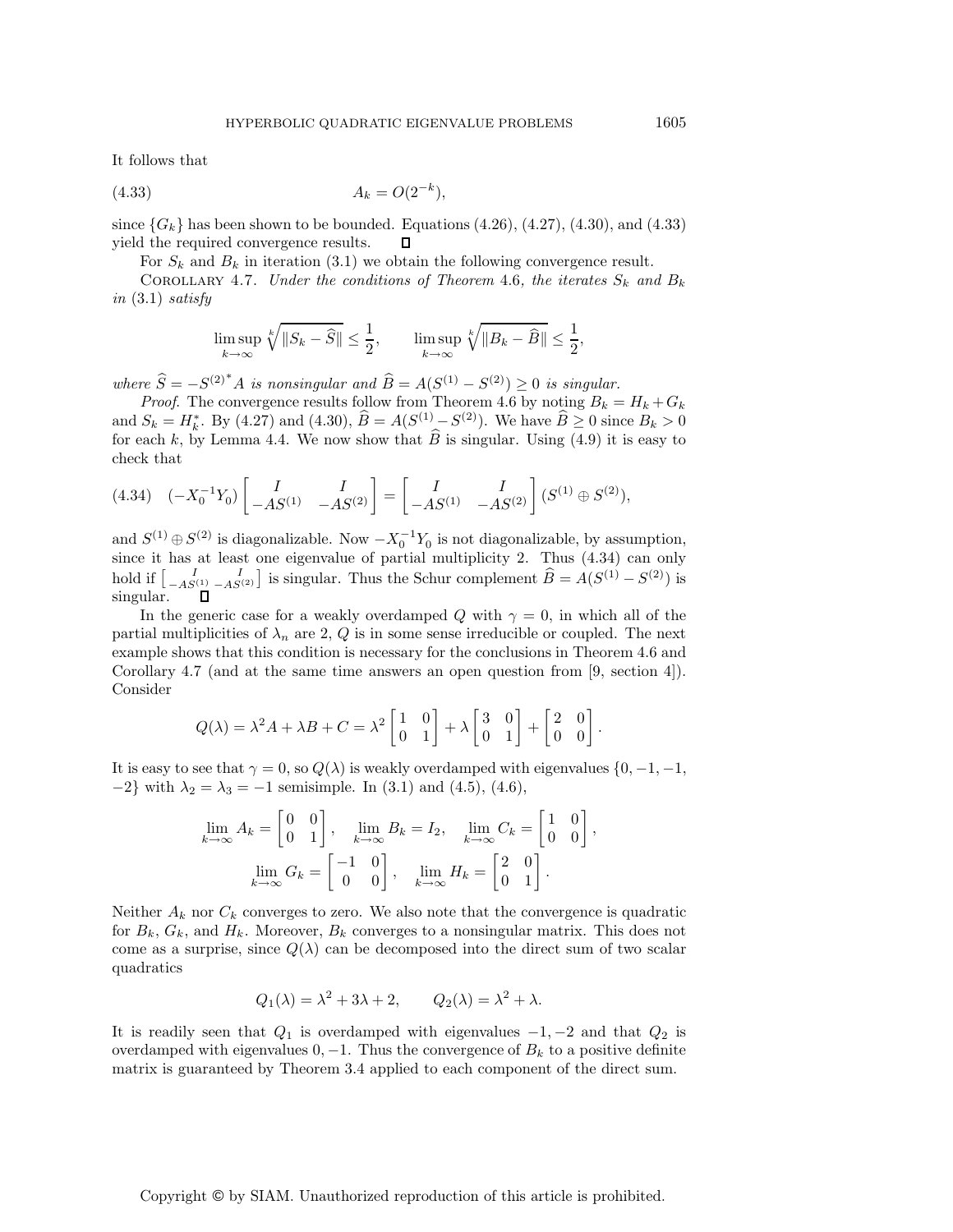**5.** Algorithm for the detection and numerical solution. Let  $Q(\lambda) = \lambda^2 A +$  $\lambda B + C$  be Hermitian with  $A > 0$ . We develop in this section an efficient algorithm that checks if Q is hyperbolic and, if it is, computes some or all of the eigenvalues and associated eigenvectors, exploiting the symmetry and hyperbolicity and thereby preserving the spectral properties.

Our algorithm consists of three steps:

- 1. *Preprocessing*. This step forms  $Q_{\theta}(\lambda) \equiv Q(\lambda + \theta) = \lambda^2 A_{\theta} + \lambda B_{\theta} + C_{\theta}$  with  $\theta$  such that  $B_{\theta} > 0$  and  $C_{\theta} \geq 0$  or concludes that Q is not hyperbolic and terminates the algorithm.
- 2. *Overdamping test*. This step checks the overdamping condition for  $Q_{\theta}$ . If  $Q_{\theta}$ is overdamped, a  $\mu \in \mathbb{R}$  such that  $Q_{\theta}(\mu) = Q(\mu + \theta) < 0$  is also computed; otherwise the algorithm terminates.
- 3. *Solution*. The quadratic  $Q_{\theta}$  is converted into a definite pencil  $\lambda X + Y \in$  $\mathbb{C}^{2n\times 2n}$  with  $X>0$  or  $Y>0$ . The eigenvalues and eigenvectors of  $Q(\lambda)$  are then obtained from the eigendecomposition of a  $2n \times 2n$  Hermitian matrix obtained by transforming  $\lambda X + Y$  and exploiting the definiteness of X or Y and the block structure of  $X$  and  $Y$ .

We now detail each of these three steps and compare the cost and stability of our solution process with that of three alternative ways of solving the QEP: The QZ algorithm applied to a linearization of  $Q(\lambda)$ , the J-orthogonal Jacobi algorithm [28] also applied to a linearization of  $Q(\lambda)$ , and the method of computing the eigenpairs of the primary and secondary solvents obtained via the cyclic reduction method [9].

At different stages our algorithm needs to test the (semi)definiteness of a matrix. This is done by attempting a Cholesky factorization, with complete pivoting in the case of semidefinitiness: Completion of the factorization means the matrix is (semi)definite. This is a numerically stable test, as shown in [10].

**5.1. Preprocessing step.** The preprocessing step aims to eliminate, by simple tests, quadratics that are not hyperbolic and to produce, if possible, a shifted quadratic  $Q_{\theta}(\lambda) = Q(\lambda + \theta)$  (with  $\theta = 0$  is possible) for which the necessary condition

$$
(5.1) \t\t B > 0, \quad C \ge 0
$$

for overdamping is satisfied.

If B is singular then, by  $(1.2)$ , Q cannot be hyperbolic. Assume now that B is nonsingular but not positive definite or C is not positive semidefinite. Since  $A > 0$ , for  $\theta > 0$  large enough the matrices

$$
B_{\theta} = B + 2\theta A, \quad C_{\theta} = C + \theta B + \theta^2 A
$$

defining the shifted quadratic  $Q_{\theta}(\lambda) = Q(\lambda + \theta)$  with  $A_{\theta} = A$  (see (2.2)) satisfy (5.1). To avoid numerical instability in the formation of  $B_{\theta}$  and  $C_{\theta}$  (due to the possibly large variation in  $||A||$ ,  $||B||$ , and  $||C||$  we would ideally like to choose  $\theta$  close to

$$
\theta_{\text{opt}} = \inf \{ \theta \in \mathbb{R} : B + 2\theta A > 0, C + \theta B + \theta^2 A \ge 0 \}.
$$

Rather than solving this optimization problem we choose  $\theta$  to be an upper bound on the modulus of  $\lambda_1$ , the right-most eigenvalue of Q. With such a shift, all of the eigenvalues of  $Q_{\theta}$  lie in the left half plane. When Q is hyperbolic,  $Q_{\theta}$  is also hyperbolic with real and nonpositive eigenvalues. Thus  $B_{\theta} > 0$  and  $C_{\theta} \ge 0$  by Theorem 2.5. Therefore if  $B_{\theta} \ngeq 0$  or  $C_{\theta} \ngeq 0$  we can conclude that Q is not hyperbolic. If  $B_{\theta} > 0$ and  $C_{\theta} \geq 0$  we proceed to step 2.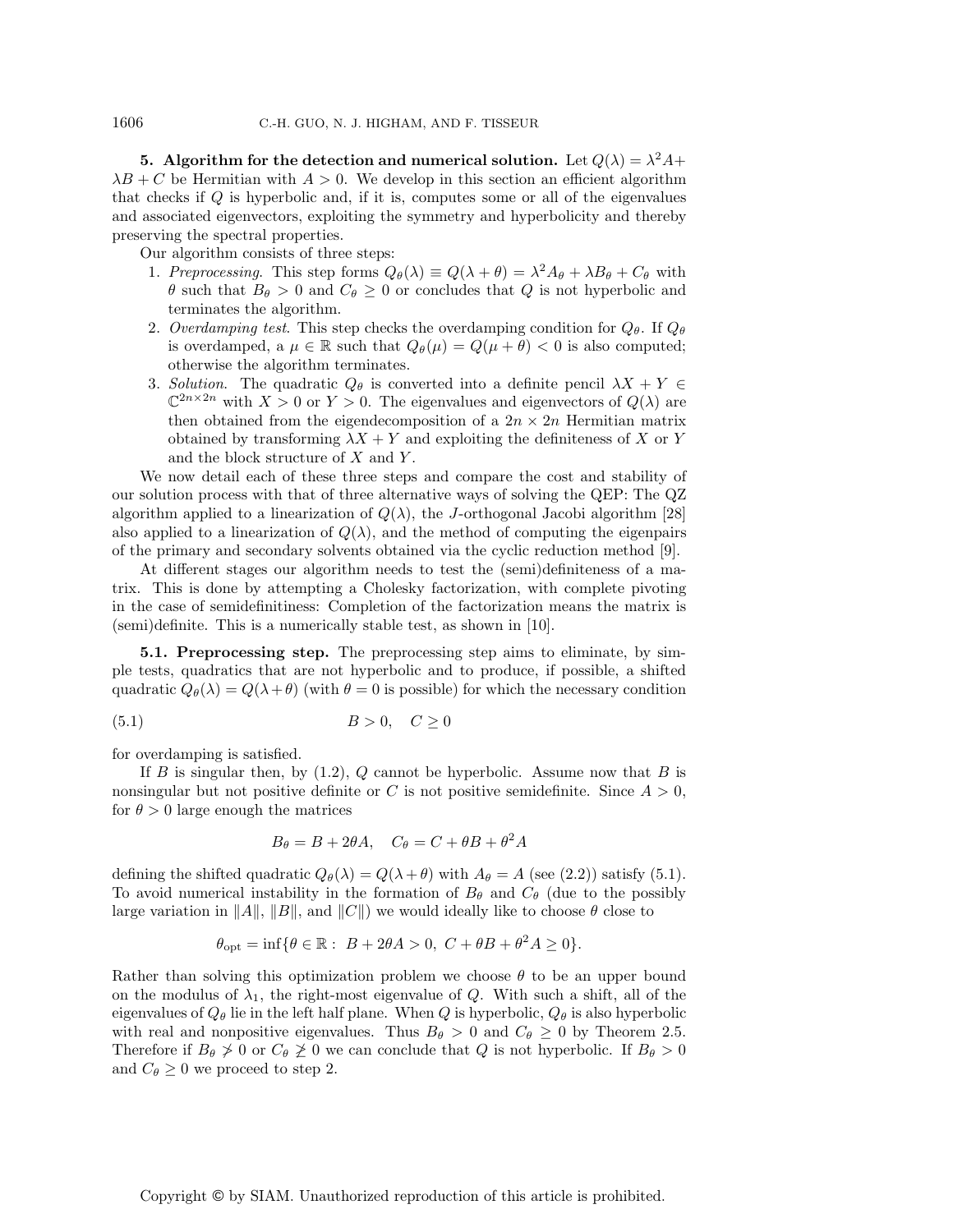| I`A BLE |  |  |
|---------|--|--|
|---------|--|--|

Operation count for the preprocessing step. Matrices are assumed real and of dimension  $n$ .

| Operations                                                                                                                                                                 |                | Cost (flops)         |
|----------------------------------------------------------------------------------------------------------------------------------------------------------------------------|----------------|----------------------|
| Cholesky factorization of $B$ and $C$ to check definiteness.                                                                                                               |                | $2n^3/3$ or less     |
| Computation of $\theta$ when B and/or C not positive definite:<br>Cholesky factorization of A.<br>$  A^{-1}  $ (1-norm estimation [11, section 15.3], typically 4 solves). |                | $\frac{n^3/3}{4n^2}$ |
| Form $B_{\theta} = B + 2\theta A$ , $C_{\theta} = C + \theta B + \theta^2 A$ .                                                                                             |                | $6n^2$               |
| Cholesky factorizations of $B_{\theta}$ and $C_{\theta}$ .                                                                                                                 |                | $2n^3/3$ or less     |
|                                                                                                                                                                            | $_{\rm Total}$ | $5n^3/3$ or less     |

To construct the shift  $\theta$  we use the following strategy: let

$$
a = ||A||, \quad b = ||B||, \quad c = ||C||,
$$

where  $\|\cdot\|$  is any consistent matrix norm. Then, from [18, Lemmas 3.1 and 4.1], for every eigenvalue  $\lambda$  of Q we have

(5.2) 
$$
|\lambda| \leq \frac{1}{2} ||A^{-1}|| \left( b + \sqrt{b^2 + 4c/||A^{-1}||} \right) =: \sigma_1,
$$

(5.3) 
$$
|\lambda| \le (1 + ||A^{-1}||) \max(c^{1/2}, b) =: \sigma_2.
$$

We take the 1-norm and set  $\sigma = \min(\sigma_1, \sigma_2)$ . Since  $\sigma$  must greatly overestimate  $|\lambda_1|$  when  $|\lambda_n| \gg |\lambda_1|$ , we carry on one step further and form the shifted quadratic  $Q_{-\sigma/2}(\lambda) = Q(\lambda - \sigma/2)$  for which (5.2)–(5.3) give two new bounds  $\tau_1$  and  $\tau_2$  (and A is unchanged, so  $||A^{-1}||$  can be reused). We then take  $\theta = \min(\sigma, \tau - \frac{1}{2}\sigma)$ , where  $\tau = \min(\tau_1, \tau_2).$ 

As shown by Theorem 3.4, the speed of convergence of iteration (3.7) for overdamped Q depends on the ratio  $\lambda_n/\lambda_{n+1}$ . An unnecessarily large shift of the spectrum to the left can make this ratio very close to 1, potentially causing slow convergence of the iteration. However, we showed in section 4 that for the generic case of weakly overdamped Q with  $\lambda_n = \lambda_{n+1}$  the convergence is at least linear with constant  $1/2$ , so convergence of the iteration cannot be unduly delayed by a conservative choice of shift.

Table 5.1 details the computations and their cost. (Costs of all the operations used here are summarized in [12, Appendix C].) Preprocessing requires at most  $\frac{5}{3}n^3$ flops.

**5.2. Overdamping test.** The following algorithm is based on Corollary 3.6. It runs the scaled iteration (3.7) until either a non-positive definite  $B_k$  or a negative definite  $Q(\mu_k)$  is detected, signaling that Q is not overdamped or is overdamped, respectively. The algorithm terminates on one of these conditions or because of possible nonconvergence of the iteration for a non-overdamped Q. It is intended to be applied to  $Q_{\theta}$  from the preprocessing step.

Algorithm 5.1 (overdamping test). *This algorithm tests whether a quadratic*  $Q(\lambda) = \lambda^2 A + \lambda B + C$  with  $A, B > 0$  and  $0 \neq C \geq 0$  is overdamped and, if it is, *computes*  $\mu < 0$  *such that*  $Q(\mu) < 0$ *. Input parameters are the maximum number of iterations*  $k_{\text{max}}$  *and a convergence tolerance*  $\epsilon > 0$ *.* 

- 1 Set  $A_0 = A$ ,  $B_0 = B$ ,  $C_0 = C$ .
- 2 Set  $\alpha_0 = ||C_0||_1/||A_0||_1$ ,  $\mu_0 = -\alpha_0^{1/2}$ ,  $k = 0$ .
- 3 if  $Q(\mu_0) < 0$ ,  $Q(\lambda)$  is (hyperbolic and hence) overdamped,  $\mu = \mu_0$ , quit, end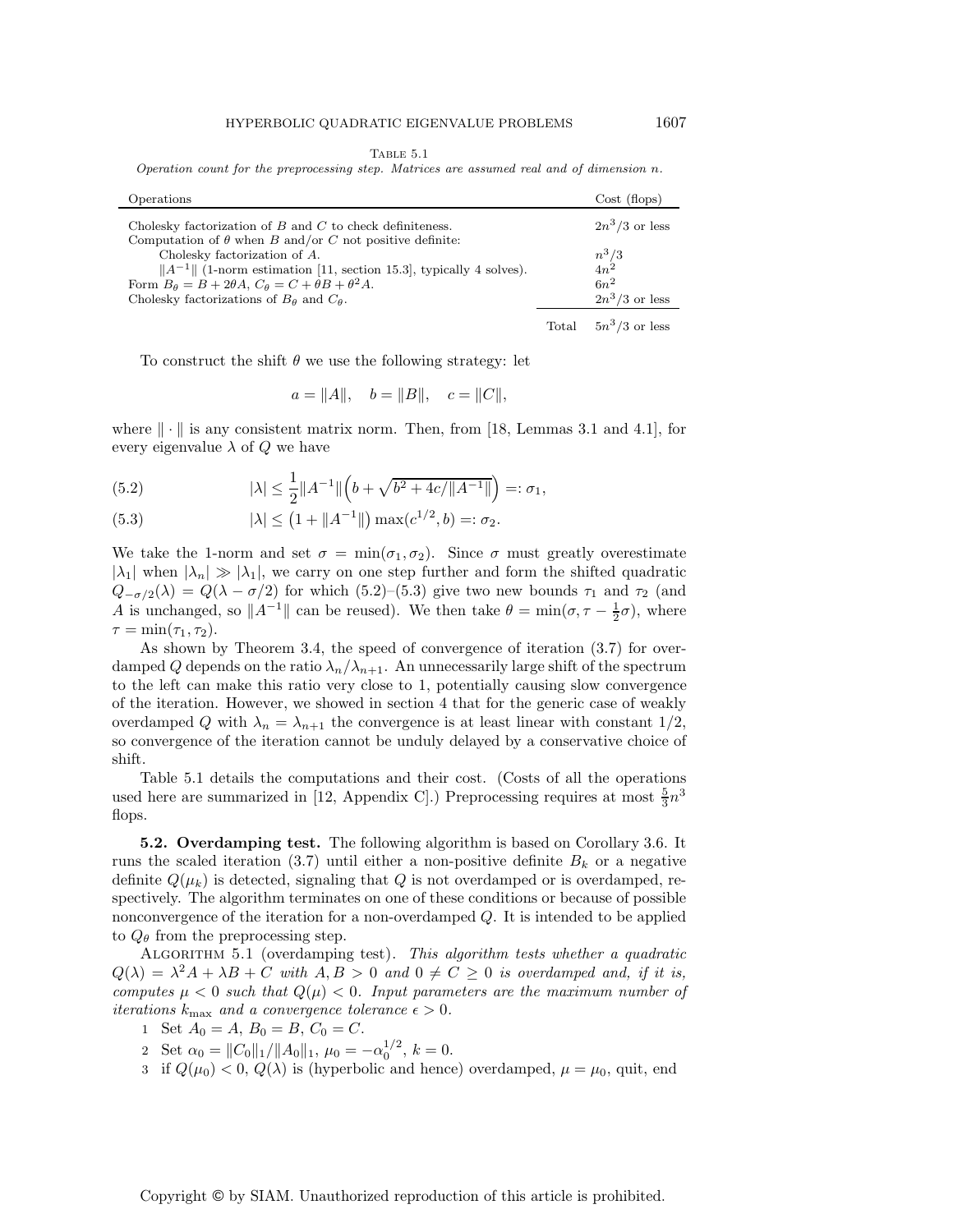4 while  $k < k_{\rm max}$ 5  $B_{k+1} = B_k - A_k B_k^{-1} C_k - C_k B_k^{-1} A_k$ <br>6 if  $\|B_{k+1} - B_k\|_k / \|B_{k+1}\|_k \le \epsilon$  and 0 6 if  $||B_{k+1} - B_k||_1 / ||B_{k+1}||_1 \leq \epsilon$ , goto line 15, end 7 if  $B_{k+1} \ngeq 0$ , Q is not overdamped, quit, end<br>8  $A_{k+1} = \alpha_k A_k B_k^{-1} A_k$ 8  $A_{k+1} = \alpha_k A_k B_k^{-1} A_k$ <br>  $B_k = \alpha_k B_k^{-1} C_k B_k^{-1} C_k$ 9  $C_{k+1} = \alpha_k^{-1} C_k B_k^{-1} C_k$ <br>  $\alpha_{k+1} = ||C_{k+1}||_A ||A_k||_A$ 10  $\alpha_{k+1} = ||C_{k+1}||_1/||A_{k+1}||_1$ 11  $\mu_{k+1} = \mu_k \alpha_{k+1}^{1/2^{k+2}}$  $_{1}^{k+1}$ 12 if  $Q(\mu_{k+1}) < 0$ ,  $Q$  is overdamped,  $\mu = \mu_{k+1}$ , quit, end<br>13  $k = k+1$  $k = k + 1$ 14 end

15 Q is not overdamped. % See the discussion below.

Note that the crucial definiteness test on line 12 of Algorithm 5.1 is carried out on Q and not on  $Q_k$  in (3.5). Hence a positive test can be interpreted irrespective of rounding errors in the iteration: The only errors are in forming  $Q(\mu_{k+1})$  and in computing its Cholesky factor. For a non-overdamped Q, it is possible that  $B_k$ 0 for all  $k$  (see the example at the end of section 4). However, if convergence of the  $B_k$  is detected on line 6 then Q is declared not overdamped because by this point an overdamped  $Q$  would have been detected, while if  $k_{\text{max}}$  is large enough (say,  $k_{\text{max}} = 20$ ) and this iteration limit is reached then Q can reasonably be declared not overdamped in view of the fast (quadratic) convergence of (3.7) for an overdamped Q.

The implementation details of Algorithm 5.1 and the cost per iteration are described in Table 5.2. The total cost for m iterations is  $\frac{1}{3}n^3$  flops for  $m = 0$  and roughly  $\frac{20}{3}mn^3$  flops for  $m \ge 1$ .

Guo and Lancaster's test for overdamping is based on iteration (3.1), scaled as in (3.7). For the computation of  $\hat{S}$ ,  $\frac{19}{3}$   $\ell n^3$  flops are required, where  $\ell$  is the number of iterations for convergence of  $(3.1)$ . An extra  $5n<sup>3</sup>$  flops is needed to form the two solvents  $S^{(1)}$  and  $S^{(2)}$  (which are nonsymmetric in general) via (3.3). Then the smallest eigenvalue  $\lambda_n$  of  $S^{(1)}$  and the largest eigenvalue  $\lambda_{n+1}$  of  $S^{(2)}$  need to be computed and the definiteness of  $Q((\lambda_n + \lambda_{n+1})/2)$  tested. The total cost is  $(\frac{19}{3}\ell + \frac{16}{3})n^3$  flops<br>where the sect of finding  $\lambda$  and  $\lambda$ . Since  $m \le \ell$ , Algorithm 5.1 is clearly the means plus the cost of finding  $\lambda_n$  and  $\lambda_{n+1}$ . Since  $m \leq \ell$ , Algorithm 5.1 is clearly the more efficient, possibly significantly so.

We mention two alternative ways to test hyperbolicity. Both are based on the fact that a Hermitian Q with  $A > 0$  is hyperbolic if and only if a certain  $2n \times 2n$  pair

TABLE 5.2 Operation count per complete iteration of Algorithm 5.1. Matrices are assumed real and of dimension n.

| Operations                                                           |                | Cost (flops) |
|----------------------------------------------------------------------|----------------|--------------|
| Cholesky factorization of $B_k = L_k L_k^T$                          |                |              |
| available from previous step.                                        |                |              |
| Form $V_k = L_k^{-1} A_k$ .                                          |                | $n^3$        |
| Form $W_k = \tilde{L}_k^{-1} C_k$ .                                  |                | $n^3$        |
| Compute $A_k \ddot{B_k}^{-1} C_k = V_k^T W_k$ .                      |                | $2n^3$       |
| Cholesky of $B_{k+1}$ .                                              |                | $n^3/3$      |
| Compute $A_k B_k^{-1} A_k = V_k^T V_k$ .                             |                | $n^3$        |
| Compute $C_k^{\uparrow} B_k^{\stackrel{\sim}{-}1} C_k = W_k^T W_k$ . |                | $n^3$        |
| Cholesky of $-Q(\mu_{k+1})$ .                                        |                | $n^3/3$      |
|                                                                      | $_{\rm Total}$ | $20n^3/3$    |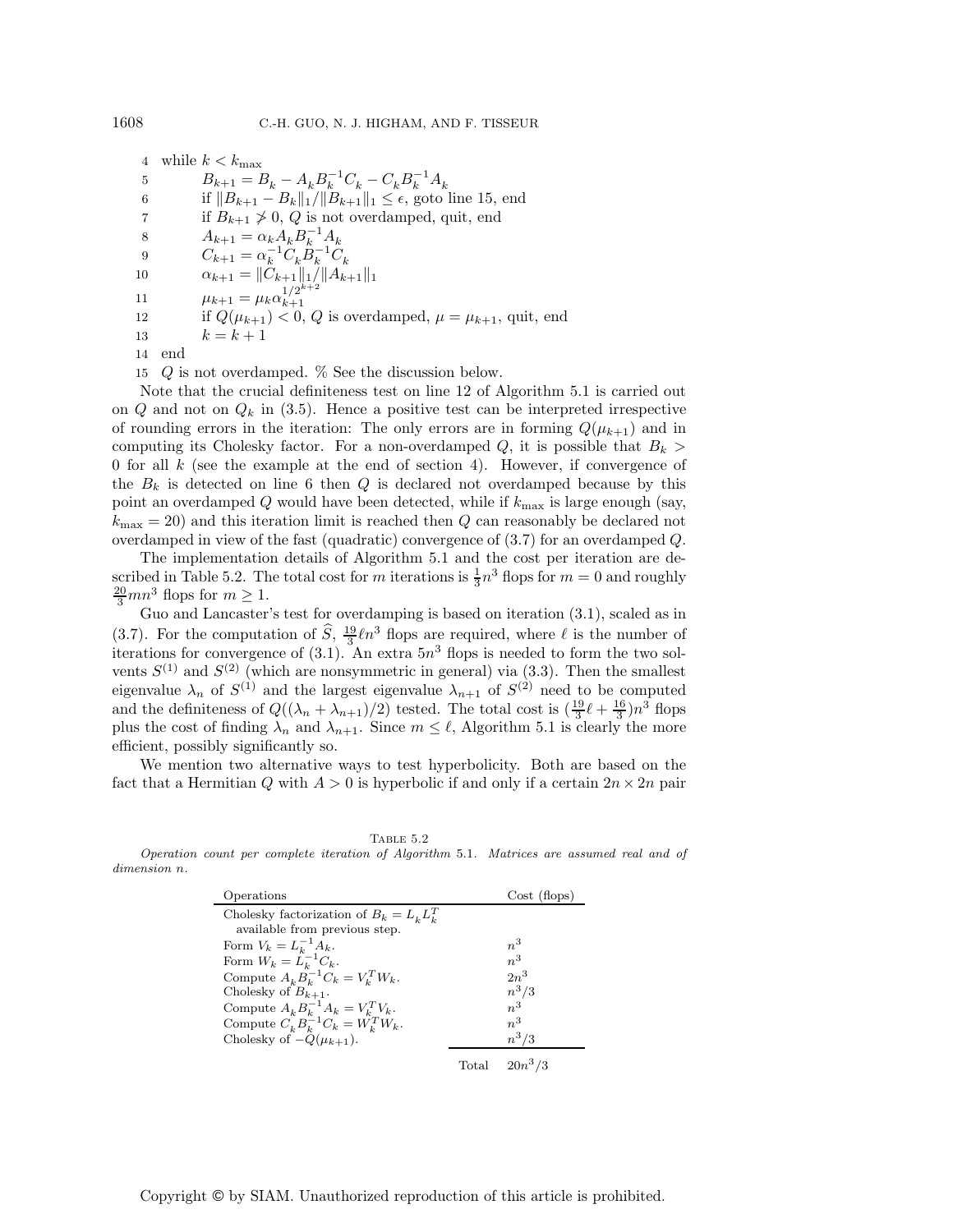$(\mathcal{A}, \mathcal{B})$  is definite [19, Theorem 3.6]. The first approach is to apply the J-orthogonal Jacobi algorithm of Veselić [28] to  $(\mathcal{A}, \mathcal{B})$ , since the algorithm breaks down when applied to an indefinite pair. Drawbacks of this approach are that the algorithm uses hyperbolic transformations, and so is potentially unstable, and that it must be run to completion to check whether the problem is overdamped, though of course upon completion it has computed the eigenvalues. It requires an initial  $\frac{11}{3}n^3$  flops followed by  $12sn^3$  flops, where s is the number of sweeps performed. The second approach is to apply to  $(\mathcal{A}, \mathcal{B})$  an algorithm of Crawford and Moon [4] for detecting definiteness of Hermitian matrix pairs. Although only linearly convergent, this algorithm usually terminates within 30 iterations with a message of "definite," "indefinite," or "fail" (denoting failure of the algorithm to make a determination). The number 30 here is for difficult problems, for which our algorithm may also need 20 iterations. For easy problems, the Crawford–Moon algorithm needs about 3 iterations, while our algorithm needs 0 or 1 iterations. Since the Crawford–Moon algorithm requires one Cholesky factorization per iteration, here of a  $2n \times 2n$  matrix, it needs  $\frac{8}{3}n^3$  flops per iteration, and this can be reduced to  $\frac{1}{3}n^3$  flops per iteration by working directly with the  $n \times n$  quadratic Q through the use of a congruence transformation, as given in the proof of [19, Theorem 3.6], for example. Since our algorithm needs  $\frac{20}{3}n^3$  flops per iteration, it is often more efficient than the Crawford–Moon algorithm applied to the pair  $(A, B)$  and is often less efficient than the Crawford–Moon algorithm working on Q via the congruence. However, the Crawford–Moon algorithm with or without the

congruence is numerically unreliable, as we now explain. We use a MATLAB translation of the Fortran code PDFIND from [3] and also modify it so that it exploits the congruence to work only with the quadratic Q. For the quadratic (3.11), we found that for  $\beta \in (0.5196152422, 0.5196152423)$  (which is a small interval in which  $Q$  changes from being not overdamped to overdamped—see Tables 3.1 and 3.2) both codes often return with a "fail" message when Algorithm 5.1 correctly diagnoses (non) overdamping. We then considered a scaling of the problem  $A \leftarrow \alpha^2 A$ ,  $B \leftarrow \alpha B$ , with  $\alpha > 0$ , which has no effect on the overdamping or on Algorithm 5.1. However, as  $\alpha$  decreases, PDFIND becomes more unreliable, due to the increasing ill conditioning of the congruence transformation with decreasing  $\alpha$ . To be more specific, we take  $\alpha = 10^{-7}$ . First, consider  $\beta = 0.5157:0.0001:0.5197$ . For  $\beta = 0.5197$  our algorithm detects overdamping in 3 iterations, and for other values our algorithm detects nonoverdamping in at most 8 iterations. PDFIND, using the congruence, incorrectly detects nonoverdamping for  $\beta = 0.5197$  and fails for  $\beta = 0.5157$ , 0.5177–0.5181, 0.5188, 0.5189, 0.5194. Next, we take  $\beta = 0.51965: 0.00001: 0.51971$ . Our algorithm detects overdamping in at most 5 iterations. PDFIND without the congruence incorrectly detects nonoverdamping for 0.51965, 0.51967, 0.51968 and fails for 0.51966, 0.51969, 0.51970. The conclusion is that PDFIND is numerically unreliable whether the congruence is used or not, and when it gives the wrong answer there is no warning. The poor performance of PDFIND when working with the pair is due to the fact that the ill-conditioned congruence transformation is implicitly present in the equivalence between  $Q$  being hyperbolic and  $(A, B)$  being definite.

For our algorithm, instability could potentially arise if  $B_k$  is ill-conditioned. However, we know from [2, p. 40, line 10] that  $B_k$  is well-conditioned if  $B_0 = B$  is wellconditioned (which is verifiable right from the beginning) and if  $\lambda_n/\lambda_{n+1}$  is not too close to 1. When  $\lambda_n/\lambda_{n+1}$  is extremely close to 1,  $B_k$  is known to be ill-conditioned for large k. However,  $B_k$  appears in our algorithm only in terms like  $A_k B_k^{-1} C_k$ , and  $A_k$  converge to 0, so the ill-conditioning of  $B_k$  has only a limited effect on our  $A_k$  and  $C_k$  converge to 0, so the ill-conditioning of  $B_k$  has only a limited effect on our algorithm. Indeed, instability has not been observed in any of our tests.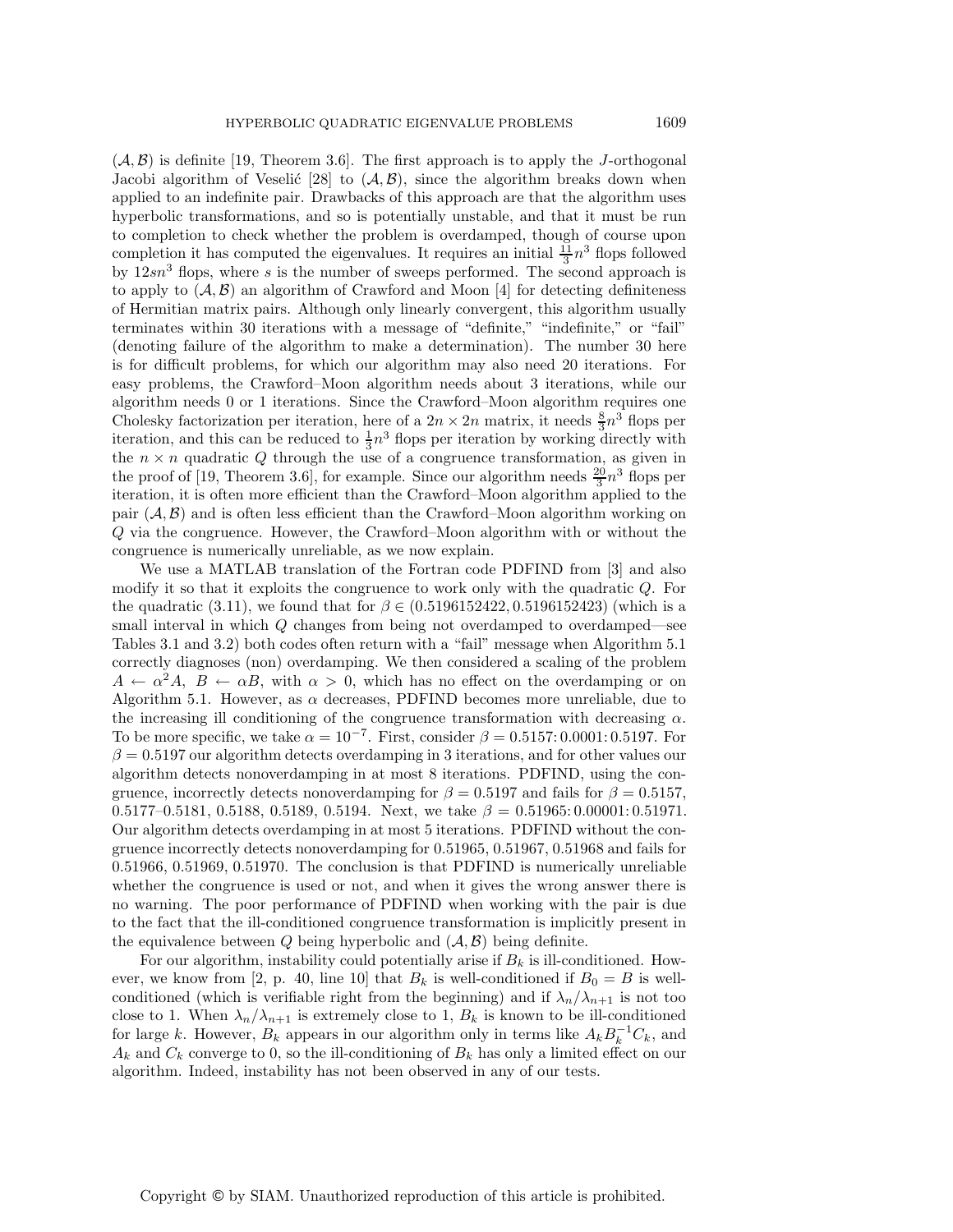Table 5.3 Operation count for the eigenvalue computation, with reference to (5.4).

| Operations                                                                |       | Cost (flops)    |
|---------------------------------------------------------------------------|-------|-----------------|
| Cholesky factorizations of $A = L_A L_A^T$                                |       |                 |
| and $-C = L_C L_C^T$ already available.                                   |       |                 |
| Form $R = -(\overline{L}_A^{-1} \overline{L}_C)^T$ .                      |       | $n^3/3$         |
| Form $G = L_A^{-1} B L_A^{-T}$ .                                          |       | $3n^3/2$        |
| Tridiagonalization of $\begin{bmatrix} -G & R \\ -RT & 0 \end{bmatrix}$ . |       | $< 4(2n)^3/3$   |
| Eigenvalues via $(e.g.)$ QR iteration.                                    |       | $O(n^2)$        |
|                                                                           | Total | $\approx 13n^3$ |

**5.3. Solving hyperbolic QEPs via definite linearizations.** Recall that the scalar  $\mu$  computed by Algorithm 5.1 applied to  $Q_{\theta}$  is such that  $Q(\mu + \theta) = Q_{\theta}(\mu) < 0$ . Hence with  $\omega = \mu + \theta$  we have

$$
\widetilde{Q}(t) = Q(t + \omega) = t^2 A + t(B + 2\omega A) + C + \omega B + \omega^2 A
$$

$$
= t^2 \widetilde{A} + t \widetilde{B} + \widetilde{C},
$$

with  $\widetilde{C} = Q(\omega) < 0$  and  $\widetilde{A} = A > 0$ . The pencils

$$
L_1(\lambda) = \lambda \begin{bmatrix} \widetilde{A} & 0 \\ 0 & -\widetilde{C} \end{bmatrix} + \begin{bmatrix} \widetilde{B} & \widetilde{C} \\ \widetilde{C} & 0 \end{bmatrix}, \quad L_2(\lambda) = \lambda \begin{bmatrix} 0 & \widetilde{A} \\ \widetilde{A} & \widetilde{B} \end{bmatrix} + \begin{bmatrix} -\widetilde{A} & 0 \\ 0 & \widetilde{C} \end{bmatrix}
$$

are both Hermitian definite linearizations of  $\tilde{Q}$  with a positive definite leading coefficient of  $L_1$  and a negative definite trailing coefficient of  $L_2$ . They share the same eigenvalues as  $Q$ , and the eigenvectors of  $Q$  are easy to recover from those of  $L_1$  or  $L<sub>2</sub>$ . The sensitivity and stability of these linearizations have recently been studied in [14], [15], [17]. It is shown therein that the scaling of Fan, Lin and Van Dooren [6] should be applied to  $\tilde{Q}$  before linearizing. The choice between  $L_1$  and  $L_2$  should be guided by the fact that, in terms of conditioning and backward error, they favor large and small eigenvalues, respectively. However, if C or A is well-conditioned and  $\|\widetilde{B}\|/(\|\widetilde{A}\| \|\widetilde{C}\|)^{1/2}$  is not much bigger than 1 then  $L_1$  or  $L_2$ , respectively, can safely be used to stably obtain all of the eigenpairs. For more details on conditioning and backward error for  $L_1$  and  $L_2$ , see [14], [15], [17].

Using Cholesky factorizations  $A = L_A L_A^T$  and  $-C = L_C L_C^T$ , the definite general-<br>eigenvalue problem  $L_A(\lambda) z = 0$  or  $L_B(\lambda) z = 0$  is transformed to a Hermitian (or ized eigenvalue problem  $L_1(\lambda)z = 0$  or  $L_2(\lambda)z = 0$  is transformed to a Hermitian (or real symmetric) standard eigenvalue problem [5]. For example,  $L_1(\lambda)$  reduces to

(5.4) 
$$
\lambda I + \begin{bmatrix} L_A^{-1} \tilde{B} L_A^{-T} & -L_A^{-1} L_C \\ -L_C^T L_A^{-T} & 0 \end{bmatrix}.
$$

As Table 5.3 explains, this phase requires about  $13n^3$  flops, giving a grand total of  $(\frac{20}{3}m + 13)n^3$  flops.

Guo and Lancaster's solution algorithm has a total cost of  $(\frac{19}{3}\ell + 25)n^3$  flops, assuming the eigenvalues of  $S^{(1)}$  and  $S^{(2)}$  (which are the eigenvalues of Q) are computed by the QR algorithm. In practice this is significantly more than the cost of our algorithm given that  $m \leq \ell$  is usually small.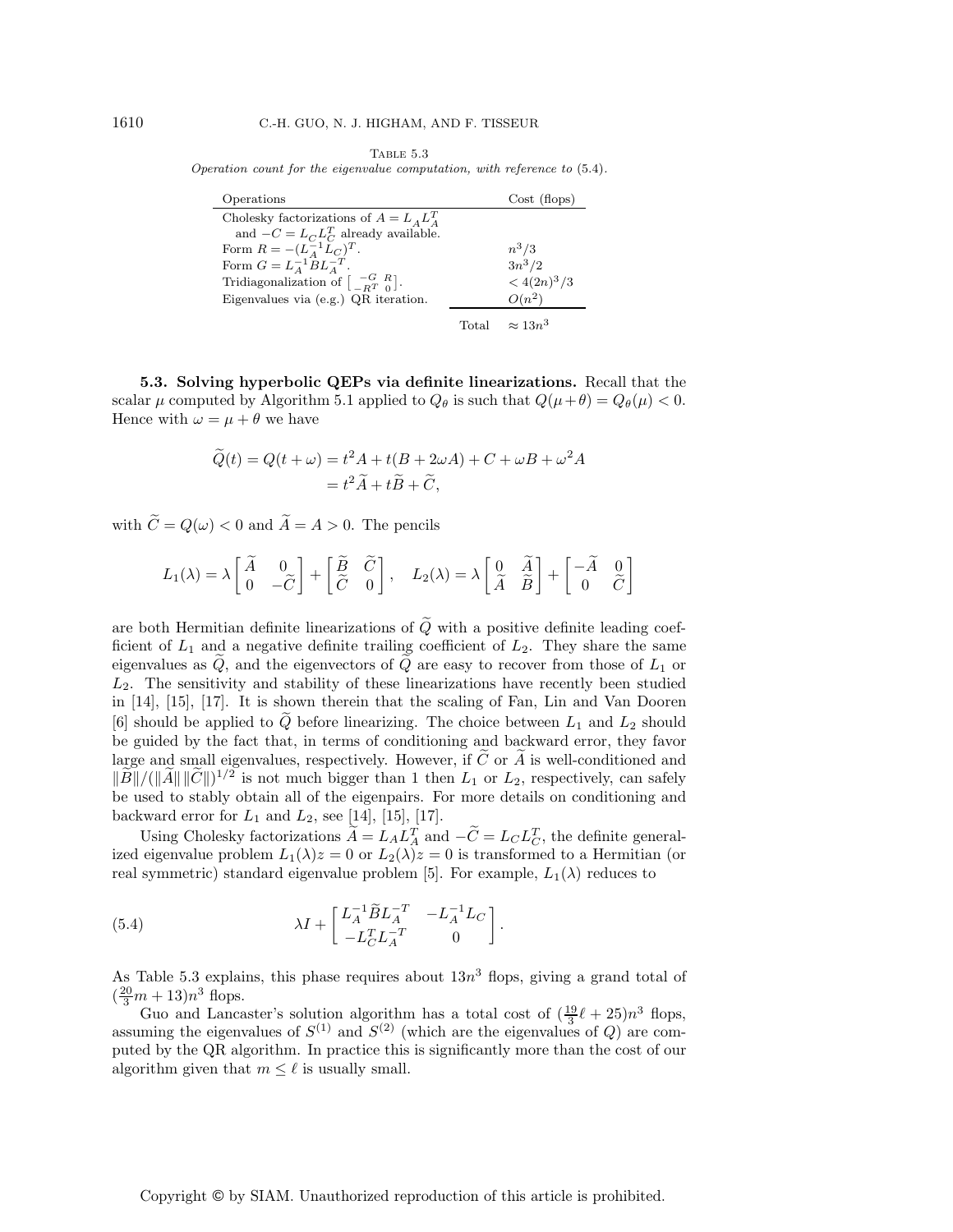The most common way of solving the QEP is to apply the QZ algorithm or a Krylov method to a linearization L of Q. The QZ algorithm applied to the  $2n \times 2n$ L costs  $240n^3$  flops for the computation of the eigenvalues.

Our algorithm has two important advantages over that of Guo and Lancaster and QZ applied to a linearization, besides its more favorable operation count. First, it works entirely with symmetric matrices, which reduces the storage requirement. Second, it guarantees to produce real eigenvalues in floating point arithmetic; the other two approaches cannot do so because they invoke the QZ algorithm and the nonsymmetric QR algorithm.

**6. Numerical experiment.** We describe an experiment that illustrates the behavior of our algorithm for testing overdamping. More extensive testing of this algorithm, and of the preprocessing and solving procedures described in section 5, will be presented in a future publication. Our experiments were performed in MATLAB 7.4 (R2007a), for which the unit roundoff is  $u = 2^{-53} \approx 1.1 \times 10^{-16}$ . We took  $k_{\text{max}} = 30$ and  $\epsilon = u$  in Algorithm 5.1.

We first describe a useful technique for generating symmetric quadratic matrix polynomials with prescribed eigenvalues and eigenvectors and positive definite coefficient matrices.

Let  $(\lambda_k, v_k)$ ,  $k = 1: 2n$ , be a set of given real eigenpairs such that, with

$$
\Lambda = \text{diag}(\lambda_1, \dots, \lambda_{2n}) =: \Lambda_1 \oplus \Lambda_2, \qquad \Lambda_1, \Lambda_2 \in \mathbb{R}^{n \times n},
$$
  

$$
V := [v_1, \dots, v_{2n}] =: [V_1 \quad V_2], \qquad V_1, V_2 \in \mathbb{R}^{n \times n},
$$

 $V_1$  and  $V_2$  are nonsingular, and

(6.1) 
$$
V_1 V_1^T = V_2 V_2^T, \qquad V_1 \Lambda_1 V_1^T - V_2 \Lambda_2 V_2^T =: \Gamma \text{ is nonsingular.}
$$

Then the symmetric quadratic polynomial defined by the matrices

(6.2a) 
$$
A = \Gamma^{-1}, \quad B = -A(V_1 \Lambda_1^2 V_1^T - V_2 \Lambda_2^2 V_2^T) A,
$$

(6.2b) 
$$
C = -A(V_1 \Lambda_1^3 V_1^T - V_2 \Lambda_2^3 V_2^T) A + B \Gamma B
$$

has eigenpairs  $(\lambda_k, v_k)$ ,  $k = 1: 2n$  (see [23] for example). We now show how to generate a potentially overdamped quadratic.

LEMMA 6.1. *Assume that*  $0 > \lambda_1 \geq \cdots \geq \lambda_n > \lambda_{n+1} \geq \cdots \geq \lambda_{2n}$ . *Then*  $\Gamma$  *is nonsingular and the matrices generated by* (6.2) *satisfy*  $A > 0$ ,  $B > 0$ , and  $C > 0$ .

*Proof.* It follows from Weyl's theorem [20, p. 181] that  $\Gamma > 0$  and hence that  $A > 0$ . All matrices  $V_2$  that satisfy the first constraint in (6.1) can be written as  $V_1U$ for some orthogonal  $U$ . Hence we can write

$$
B = -AV_1(\Lambda_1^2 - U\Lambda_2^2 U^T) V_1^T A = -AV_1(H_1^2 - H_2^2) V_1^T A,
$$

where  $H_1 = \Lambda_1$  and  $H_2 = U \Lambda_2 U^T$ , and again Weyl's theorem guarantees that  $B > 0$ .

It is known that  $(V, \Lambda, PV^T)$ , where  $P = \text{diag}(I_n, -I_n)$ , forms a self-adjoint triple for  $Q(\lambda)$  [7, section 10.2]. Since Q has no zero eigenvalues, C is nonsingular and a formula for its inverse is easily obtained from the resolvent form of  $Q(\lambda)$ : For  $\lambda \neq \lambda_i$ ,

$$
Q(\lambda)^{-1} = V(\lambda I_{2n} - \Lambda)^{-1} PV^T.
$$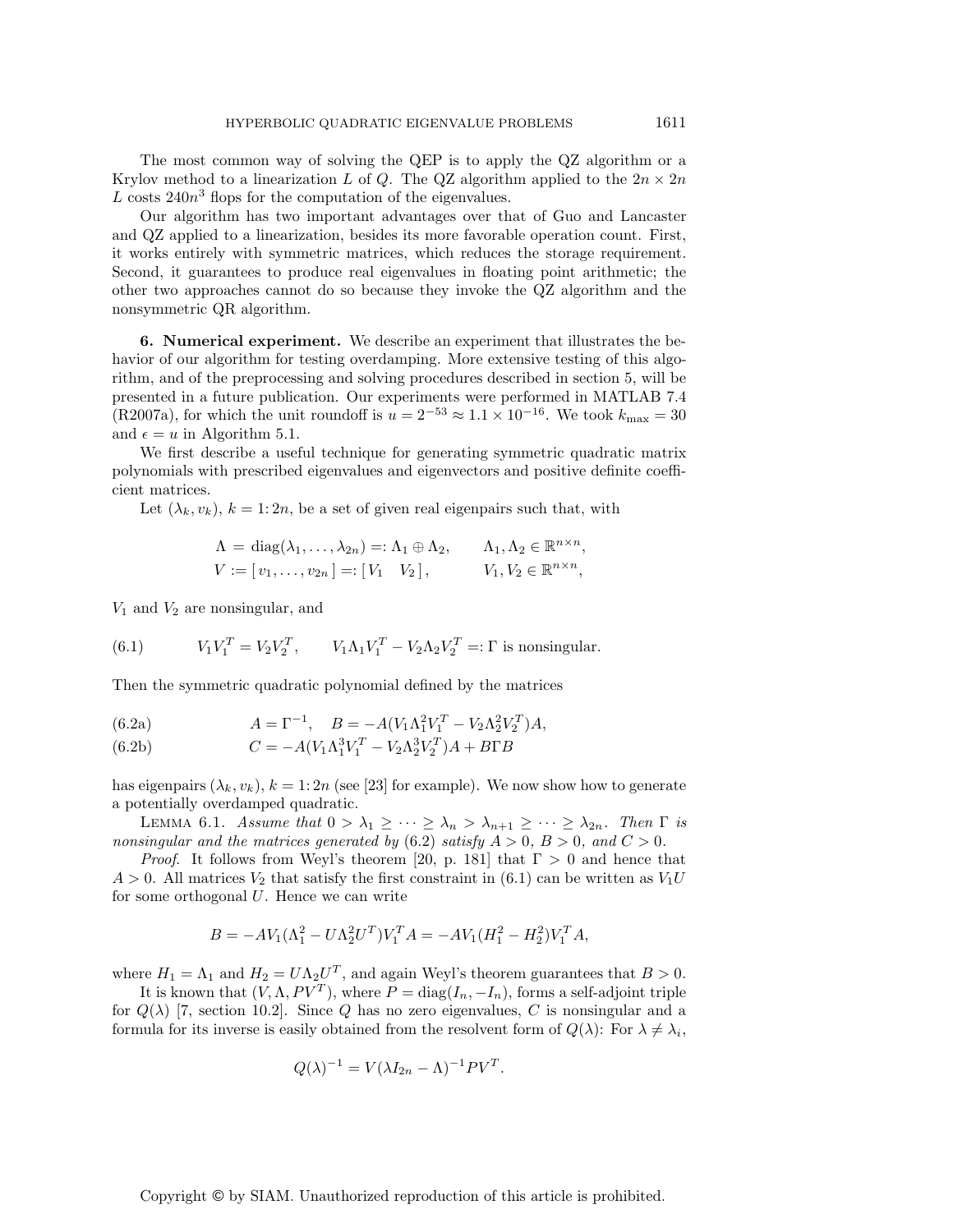Table 6.1

Minimum, average, and maximum number of iterations performed by Algorithm 5.1 and percentage of overdamped problems, for each n and matrix type.

| $\boldsymbol{n}$ | type 1         |      | type 2        |      | type 3        |       |
|------------------|----------------|------|---------------|------|---------------|-------|
| 5                | 0.0, 2.4, 6.0  | 100% | 0.0, 0.8, 3.0 | 100% | 0.0, 2.4, 5.0 | 25%   |
| 10               | 0.0, 3.6, 10.0 | 100% | 0.0, 0.5, 3.0 | 100% | 2.0, 2.7, 4.0 | $5\%$ |
| 50               | 0.0, 4.2, 11.0 | 100% | 0.0, 2.1, 4.0 | 100% | 2.0, 2.1, 3.0 | $0\%$ |
| 100              | 3.0, 6.2, 10.0 | 100% | 0.0, 2.6, 4.0 | 100% | 2.0, 2.0, 2.0 | $0\%$ |
| 250              | 2.0, 6.0, 11.0 | 100% | 2.0, 3.0, 4.0 | 100% | 2.0, 2.0, 2.0 | $0\%$ |
| 500              | 3.0, 7.5, 11.0 | 100% | 2.0, 3.0, 4.0 | 100% | 2.0, 2.0, 2.0 | $0\%$ |

Setting  $\lambda = 0$  in the above expression gives

$$
C^{-1} = -V\Lambda^{-1}PV^{T} = -V_1(H_1^{-1} - H_2^{-1})V_1^{T},
$$

and once again Weyl's theorem guarantees that  $C^{-1}$ , and therefore also C, is positive definite. п

We use the following eigenvalue distributions:

**type 1:**  $\lambda_k$ ,  $k = 1:2n$ , is uniformly distributed in  $[-100, -1]$ .

**type 2:**  $\lambda_k$  is uniformly distributed in  $[-100, -6]$  for  $k = n + 1: 2n$  and  $[-5, -1]$  for  $k=1:n$ .

**type 3:**  $\lambda_k$  is uniformly distributed in [−100, 20]. B and C are then shifted as in (2.2) with  $\theta = 1.1\lambda_1$  to ensure that the eigenvalues are all negative.

We took  $V_1 = U_1$  and  $V_2 = V_1U_2$ , where  $U_1$  and  $U_2$  are random orthogonal matrices from the Haar distribution [11, section 28.3]. For types 1 and 2, A, B, and C are all positive definite by construction; for type 3 nothing can be said about the definiteness of  $A, B$ , and  $C$ . Table 6.1 shows the minimum, average, and maximum number of iterations for Algorithm 5.1 over 20 quadratics for each of several values of  $n$ , along with the percentage of  $Q$  found to be overdamped for each n and matrix type. In all cases where  $Q$  was deemed overdamped, the computed  $\mu$  was verified to lie in  $(\lambda_{n+1}, \lambda_n).$ 

We make several observations:

- For all three eigenvalue distributions, Algorithm 5.1 is quick to terminate, especially for types 2 and 3, with only very occasional need for more than 10 iterations. The gap between  $\lambda_n$  and  $\lambda_{n+1}$  is larger for type 2 than type 1, which explains the greater number of iterations for type 1.
- With  $V_1$  orthogonal the coefficients matrices  $A, B$ , and  $C$  are well-conditioned, with 2-norm condition numbers of order  $10^2$ . If instead we take  $V_1$  as a random matrix with 2-norm condition number  $10^4$  (computed in MATLAB as gallery('randsvd', n, 1e4,  $\dots$ ), the condition numbers of A, B, and C are of order  $10<sup>8</sup>$  and the number of iterations of the algorithm increases, though only slightly: The maximum number of iterations over all tests is 13, and the largest average over all  $n$  rises to 7.8, 3.1, and 3.2 for types 1, 2, and 3, respectively.
- After detecting overdamping an average of 6–9 more iterations are needed for convergence of the block cyclic iteration. Recall that the algorithm of Guo and Lancaster [9] needs to iterate to convergence in order to show overdamping.

**Acknowledgments.** This work was started while the first author visited MIMS in the School of Mathematics at the University of Manchester in 2005; he thanks the School for its hospitality. We thank Qiang Ye for helpful comments concerning the algorithm of Crawford and Moon.